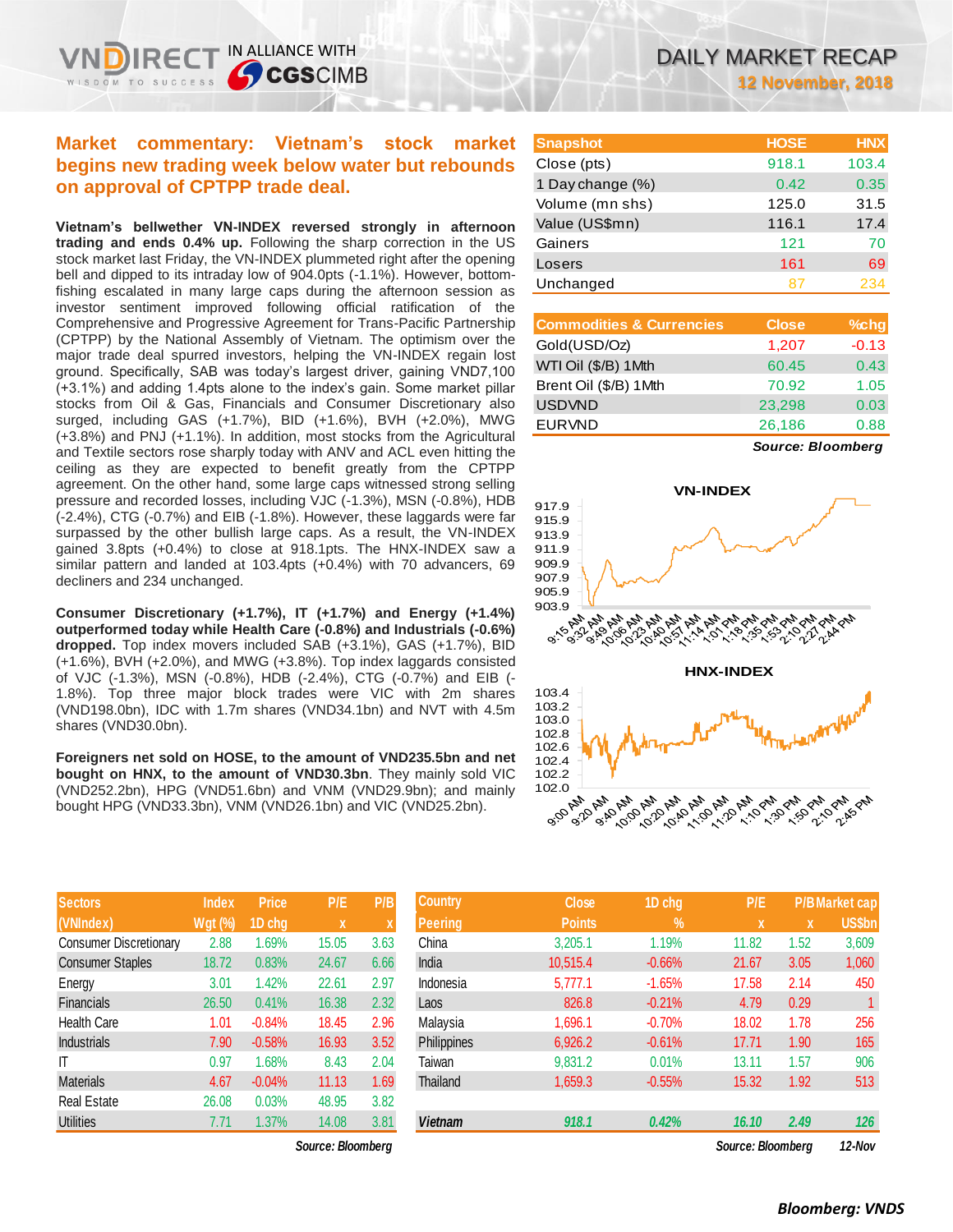### **Market News**

**Oil climbed after a record run of losses as Saudi Arabia said it will reduce crude sales in December and speculation rose that OPEC and its allies will cut output next year.** Futures in New York climbed as much as 1.5% on Monday, paring losses after slumping into a bear market last week. Top OPEC member Saudi Arabia said it'll curb exports by 500,000 barrels a day next month, reasserting its role as a swing producer. A committee of the OPEC and its partners warned over the weekend that it might need "new strategies," raising the prospect of a wider cut in 2019. The Saudis are taking the lead to counter a price slide of about 20% over the past month, which has put pressure on OPEC and its allies including Russia to cut output as signs of a glut emerge in the U.S. Oil has retreated from the highest level since 2014 as fears of a crunch eased after America granted waivers for some nations to continue buying Iranian crude even after the Trump administration hit the Middle East nation with sanctions. *(Bloomberg)*

**VN becomes 7th member of CPTPP trade deal.** Vietnam has officially become the seventh member of the Comprehensive and Progressive Agreement for Trans-Pacific Partnership (CPTPP) after all National Assembly (NA) deputies on Monday approved a resolution on the agreement. According to NA's external relations committee chairman Nguyen Van Giau, it is a key political decision that confirms Vietnam's strong ability to integrate with the international community, respond to the developments of the global economy, and progress with other free trade agreements. The CPTPP trade pact, which was signed by Vietnam and 10 other economies in the Asia-Pacific region on March 8, 2018 in Chile, came after the US withdrew from the Trans-Pacific Partnership (TPP) deal in early 2017. The CPTPP pact, which succeeds the TPP deal, had been in talks for eight years, Giàu said. "Six nations have passed the deal and the trade pact will come into effect within 60 days from October 30, 2018." Most NA deputies supported the trade pact and their approval of the CPTPP deal during the 6th NA meeting was appropriate, showing Vietnam's commitment to the development of the regional and global community, he said. According to experts, Vietnam's approval of the CPTPP could help the nation reform and improve its legal system, better its business and investment environment, and raise the economy's competitiveness in global markets. The industries that are expected to benefit from CPTPP trade include textile and garments, fishery, wood processing, logistics, transportation and real estate. However, there are potential risks that Vietnam could encounter, including a more competitive domestic market as cheaper imports would surge into the country. *(Vietnamnews.vn--edited)*

**Renewable energy projects spur foreign investment surge.** In October alone, Vietnam's Ministry of Planning and Investment, cities and provinces announced memoranda of understanding on investment co-operation, investment certificates, and investment agreements for many renewable projects with the total registered investment capital of more than US\$6bn. The highlighted projects include the US\$407 million wind power project of UPC Vietnam Ltd. in the Mekong Delta province of Bac Lieu, the US\$600m Egeres Enerji-invested wind power project in the Central Highlands province of Dak Lak, the US\$48.7m solar power project of Univergy K.K in the Central Highlands province of Dak Nong, and the US\$46.6m solar power park of GA Power in the central province of Ha Tinh. Vietnam currently relies largely on hydropower and thermal power plants for its electricity demands, but the situation will alter soon as the projects reflect the country's future strategy to promote renewable and environmentally-friendly energy. According to the Vietnam Clean Energy Association (VCEA), Vietnam is one of the nations with the most sunlight in the world's solar radiation charts. In Central Highland provinces and the South Central coast, the number of sunny hours ranges from 2,000 to 2,600 hours per year. The average solar radiation is 150 kcal per square metre, which is about 2,000 to 5,000 hours per year. The country also possesses around 3,000 km of coastline with excellent wind conditions. The highest potential areas are on the South Central coast, Central Highlands and the Mekong Delta region with about 24GW. Under a government master plan, the total designed capacity of solar power generation must amount to 850MW in 2020 and 4,000MW by 2025. Meanwhile, the total capacity of solar and wind power set for 2030 are 12,000MW and 6,000MW, respectively. To meet the targets, the government has so far issued incentive policies to boost the industry's development, which has helped it attract a large amount of foreign investment. Under the current regulations, the Feed-In Tariff (FIT) for solar power is set at US\$9.35 cents per kWh while the rates for onshore and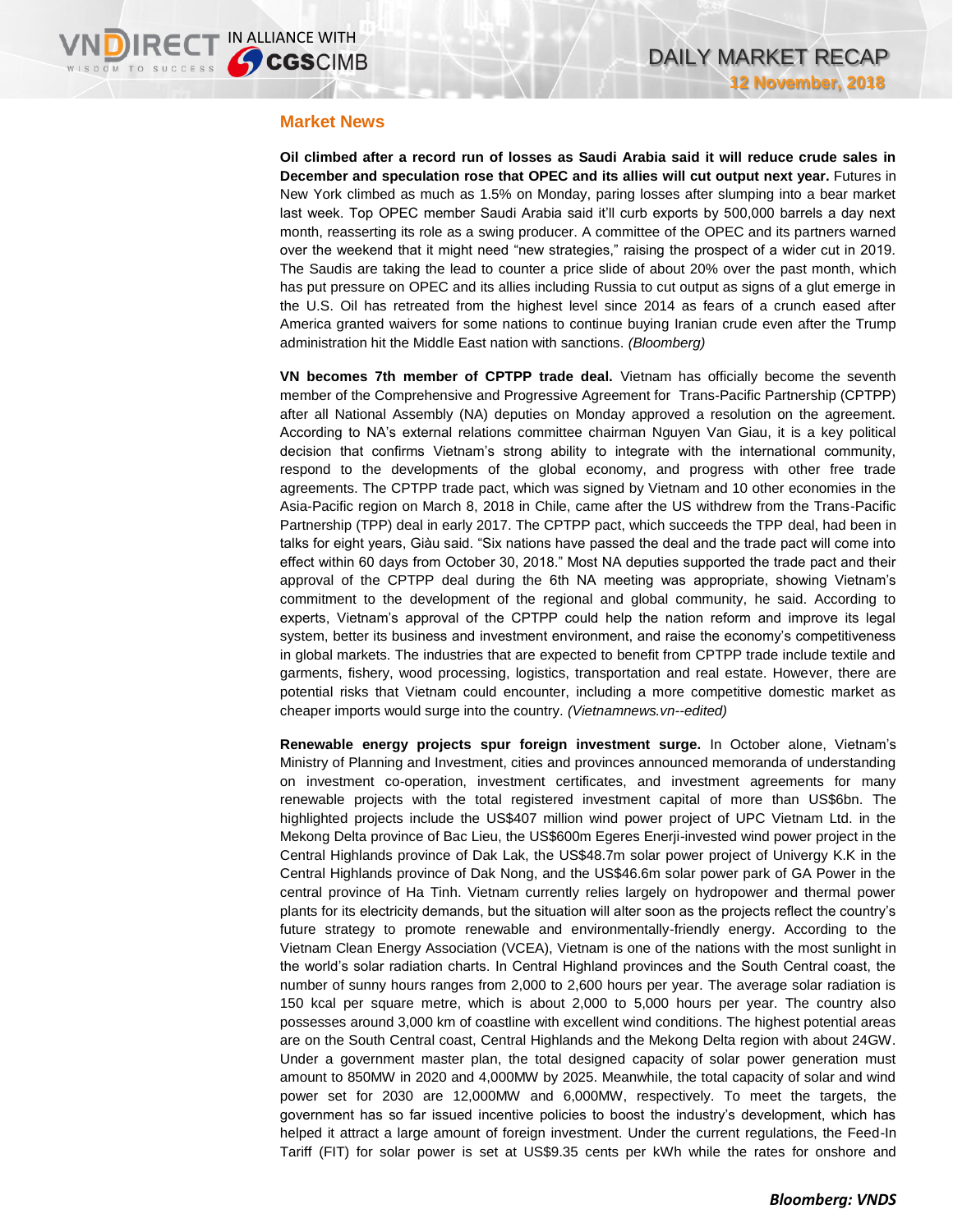offshore wind power projects are US\$8.5 cents and US\$9.8 cents per kWh, respectively. With such prices, renewable power projects will make significant profits as the power retail price currently averages at only US\$7.54 cents. The government also plans to continue encouraging foreign investors to pour in the renewable energy as it is among the priority industries put under the country's FDI attraction strategy for the next decade. However, to attract the inflow, Vu Chi Mai, senior project officer of the 'Support for Upscaling of Wind Power in Vietnam' project under the GIZ Energy Support Programme, said that the government should issue a more holistic and longer-term development plan for the industry. According to Mai, the biggest challenge for the industry is the grid connection issue. Investors, while putting a considerable amount of investment into the project, want to get a clear confirmed grid connection agreement. Besides, clear and transparent policies on wind and renewable energy will maintain investors' trust and motivation, Mai suggested, adding that in the long run, to achieve the government's goals on renewable energy development, adjustments to the power purchase agreement should be considered to meet the requirements of international financial institutions. *(English.vietnamnet.vn--edited)*

# **Company Note**

### **Vinhomes JSC (VHM VN) – Company note – NON-RATED**

### **Strong delivery in 9M18**

In 9M18, VHM recorded VND52.7tr in total handover value (+161% yoy) from consolidated projects and projects under Business Cooperation Contracts (BCC) with parent company Vingroup (VIC VN, non-rated). The major deliveries were at Harmony, Golden River, Imperia, Green Bay, and Central Park. Consolidated gross margin contracted 708bp yoy in 9M18 due to weaker margins from delivery of lower-priced units at key projects like Golden River and Central Park.

### **Company believes it is on track to its FY18F net profit target**

9M18 net profit rose 143% from proforma 9M17 net profit, with large profits booked for key projects and transferring its 100% stake in Vinhomes Lotus. Management is confident VHM will meet its fullyear net profit target of VND17.6tr (+260% vs. proforma FY17), mostly by booking the remaining contracted value of the abovementioned projects, the first batch of Vinhomes Metropolis deliveries and project transfer gains from Vinhomes Dinh Tien Hoang amounting to net profit of VND800bn in 4Q18F based on company estimates.

### **10M18 presales were sizeable thanks to Vincity launch...**

In 10M18, VHM launched two projects in Hanoi and one each in Thanh Hoa and Ha Tinh, with contracted sales of 522 units that translates into 35% take-up rate. Vincity Ocean Park, Hanoi opened 7,549 condo units for non-cancellable deposit booking in Oct 2018; of which 70% were taken up at ASP of VND30m per sq m (10-15% premium over prices of comparable projects, as per VHM). VHM has signed non-cancellable deposit agreements worth ~VND8.7tr for Vincity Ocean Park as of Oct 2018.

### **...but tracking below 2017 levels**

Including presales for Vincity and Vinhomes projects, 10M18 total contracted/deposited sales value amounted to VND33.1tr, 48% of the FY17 level. Unbooked presales backlog amounted to VND56.8tr at the end of 10M18.

### **More Vincity launches to come in 4Q18F**

VHM stated that Vincity Grand Park (HCMC) and Sportia (Hanoi) are being prepped for launch in early-Dec 2018F, following delays in their launches since early-2018. VHM admitted to taking 2-3 months longer than it planned to meet land use right (LUR) requirements because of rising political sensitivities on state land transfers. According to management, VHM aims to launch a total of 7,300 Vincity units in Ho Chi Minh City (HCMC) and 16,000 units in Hanoi (including Ocean Park and Sportia) by end-2018F.

*Read the full report: [HERE](https://brokingrfs.cimb.com/mTn0yv9ALhTzdn3CLDC0HCpdOKPH-RHfb8LO34QVXLZM4_0OnWpsjyTS6LHLmYS72Ipo6BGIZoHfcUzG0.pdf)*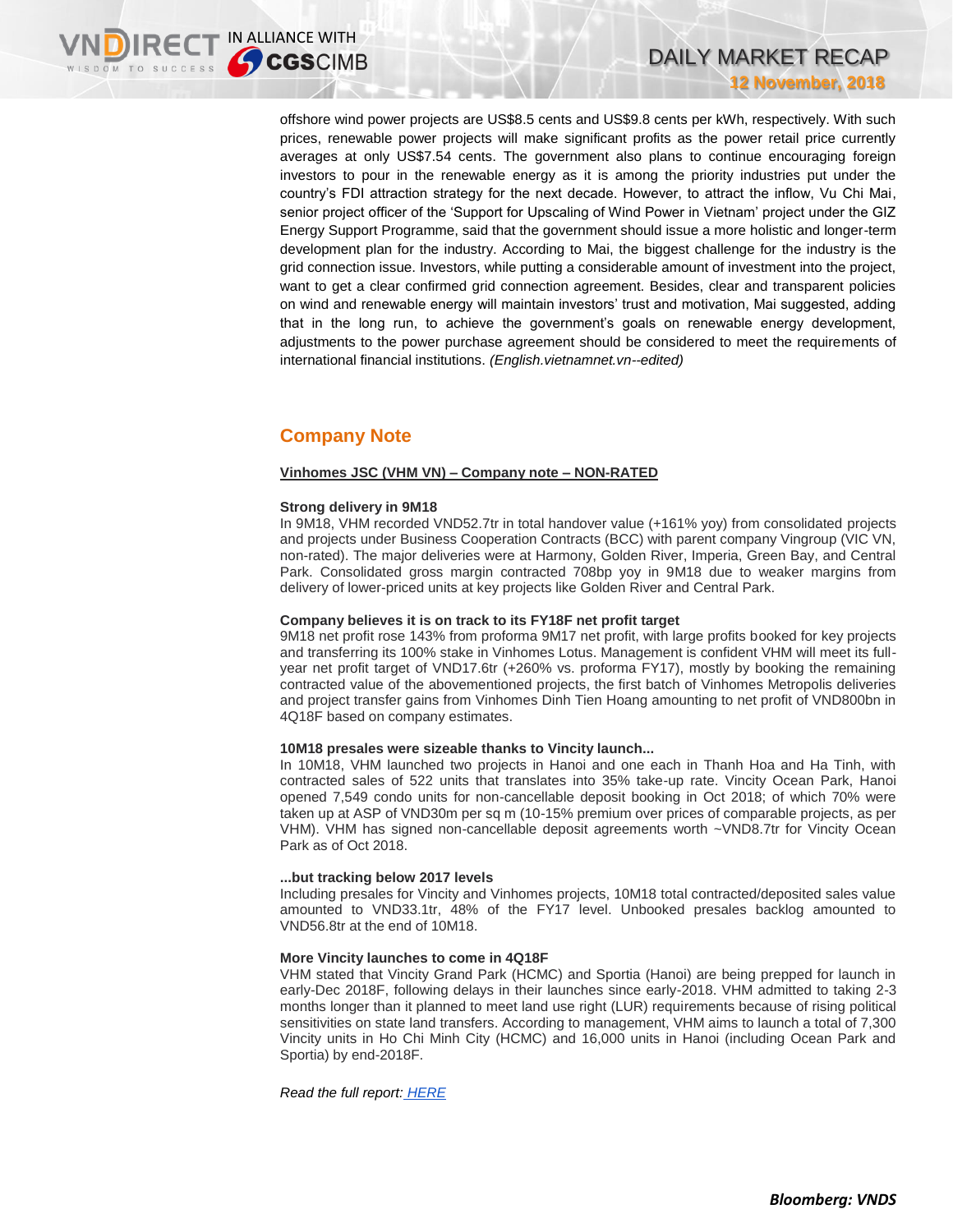## **Notable Corporate Events**

**Vietnam International Commercial Joint Stock Bank (VIB VN-UPCOM) – dividend payment:**  Nov 16 and Nov 19 will be the ex-date and the record date, respectively, for paying the 2018 bonus share at the ratio of 41.13%. *(Vib.com.vn)*

**Duc Thanh Wood Processing Joint Stock Company (GDT VN) – dividend payment:** Dec 13 and Dec 14 will be the ex-date and the record date, respectively for paying the 2018 second cash dividend of VND1,500/share. The payment will be made on Dec 27. *(Vsd.vn)*

*<to be continued>*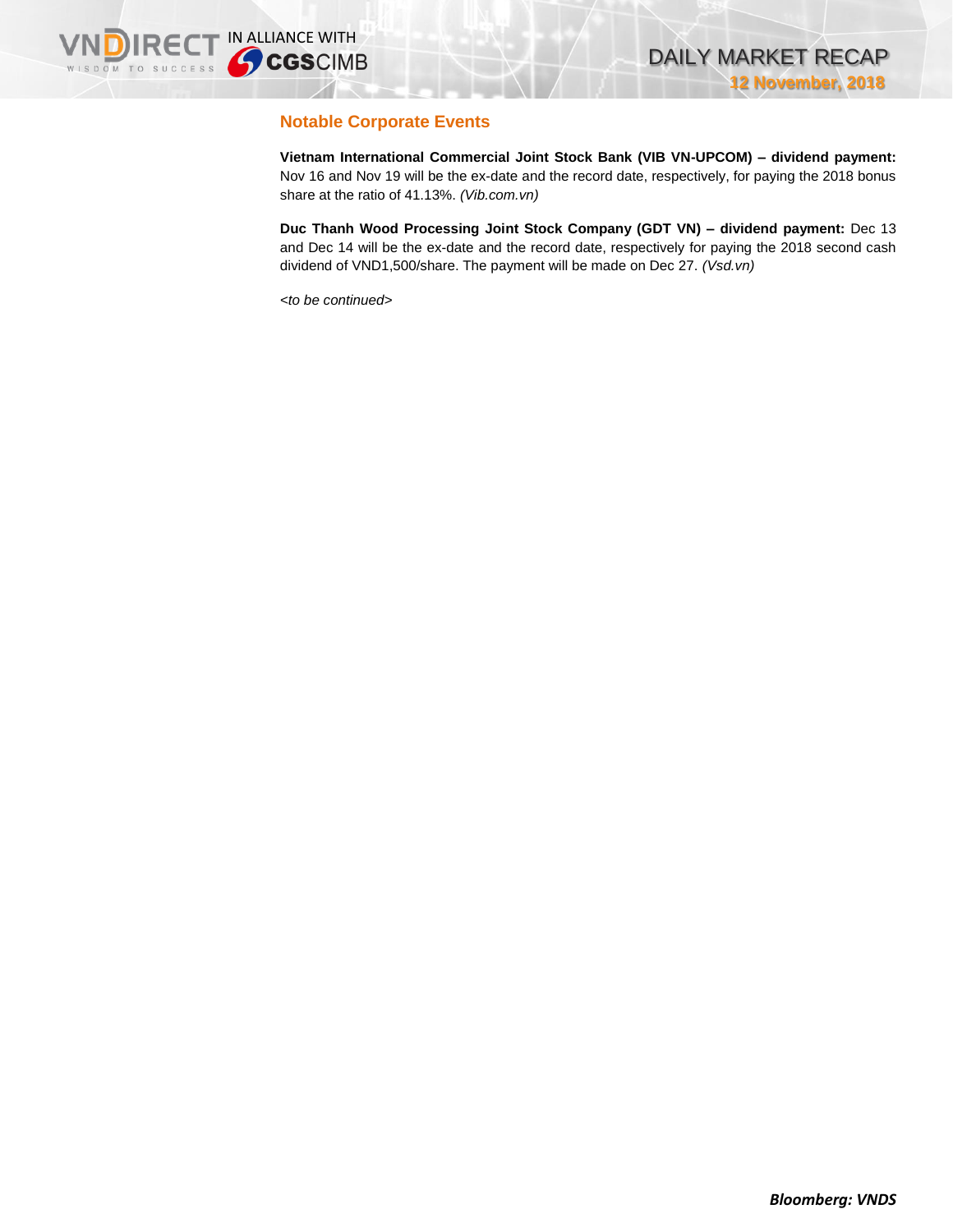## **COVERAGE SUMMARY**

WISDOM TO SUCCESS

**VNDIRECT IN ALLIANCE WITH** 

| Ticker          | <b>Close</b><br>price | <b>Adjusted</b><br>target<br>price | <b>Upside</b> | <b>Recom-</b><br>endation | <b>Investment thesis summary/Update</b>                                                                                                                                                                                                                                                                                                                                                                                                                                                                                                                                                                                                           | <b>Latest</b><br>report |
|-----------------|-----------------------|------------------------------------|---------------|---------------------------|---------------------------------------------------------------------------------------------------------------------------------------------------------------------------------------------------------------------------------------------------------------------------------------------------------------------------------------------------------------------------------------------------------------------------------------------------------------------------------------------------------------------------------------------------------------------------------------------------------------------------------------------------|-------------------------|
| PC <sub>1</sub> | 22,500                | 35,300                             | 56.9%         | ADD                       | Positive outlook for 2018 with surge in revenue thanks to: (1) New<br>contribution from My Dinh Plaza II and (2) commissioning of two new<br>hydropower plants in Q4, 2017. (3) Back log of VND2,040bn at end of 2017                                                                                                                                                                                                                                                                                                                                                                                                                             | <b>Link</b>             |
| <b>LPB</b>      | 9,200                 | 13,500                             | 46.7%         | <b>ADD</b>                | 1. Unique distribution advantage with more than 1000 PTOs across<br>country. Will be able to maintain strong credit growth thanks to good capital<br>buffer (CAR ~13%) and strong liquidity (LDR ~80%).<br>2. FY18 YE P/B cheap relative to peers.                                                                                                                                                                                                                                                                                                                                                                                                | Link                    |
| VJC             | 129,200               | 149,400                            | 15.6%         | <b>ADD</b>                | 1. 1Q18 transport revenue reached VND6,035bn (+51.9% yoy)<br>2. In 2018, VJC will continue to expand its international network<br>3. VJC may not be able to pass on fuel costs if oil price continues to rise.<br>Moreover VJC appears to be overvalued compared to global peers which<br>are seeing multiple contraction due to rising fuel prices and looming<br>overcapacity in the APAC region                                                                                                                                                                                                                                                | Link                    |
| <b>NLG</b>      | 28,300                | 35,500                             | 25.4%         | ADD                       | 1. NLG is well aligned with the new property market orientation. NLG<br>focuses on durable-demand products (affordable and social apartments<br>and landed properties).<br>2. FY2017 net revenue is forecasted at VND3,454 billion (+36.3% yoy) and<br>NPATMI at VND544 billion (+58% yoy). For 2018, revaluation of Hoang<br>Nam project will secure strong EAT growth. However, the share price is<br>reasonable this year.<br>3. Upside for the stock will come in 2018 as major projects are going to be<br>executed.                                                                                                                         | Link                    |
| <b>ACV</b>      | 82,600                | 112,000                            | 35.6%         | ADD                       | 1. Likely beneficiary of air passenger boom over the next decade<br>2. MOT's divestment of ACV stake to be a significant catalyst<br>3. Higher return on capital justifies higher valuation                                                                                                                                                                                                                                                                                                                                                                                                                                                       | Link                    |
| <b>DPM</b>      | 18,450                | 15,600                             | $-15.4%$      | <b>REDUCE</b>             | 1. High exposure to oil prices (forecasted to average US\$70/bbl in 2018)<br>implies potential further contraction in margins.<br>2. High depreciation burden leads to expected losses for the NPK - NH3<br>expansion project in 2018-2019. This project will only contribute to profits<br>from 2020 onwards as the plants reach full capacity.<br>3. Short to medium term catalysts include a pending change in VAT policy<br>(which would improve gross margin by 3-4% pts) and the acceleration of<br>PVN's divestment process in 2018.                                                                                                       | Link                    |
| QNS             | 41,000                | 44,600                             | 8.8%          | <b>HOLD</b>               | 1. Soymilk unable to recover due to intense competition.<br>2. Sugar production expansion mitigated price fall.                                                                                                                                                                                                                                                                                                                                                                                                                                                                                                                                   | <b>Link</b>             |
| LTG             | 27,900                | 46,000                             | 64.9%         | ADD                       | 1. Market leader in the CPC segment with 21% market share (vs. second<br>largest player VFG with 8.3% market share). LTG could easily maintain the<br>market leadership in the segment thanks to (1) extensive distribution<br>network, and (2) established long-term relationships with suppliers.<br>2. Long-term strategy is to focus on the Agrifood segment with high<br>potential in export markets such as China, Philippines, Indonesia, etc.<br>3. LTG is trading far below its domestic peers.                                                                                                                                          | Link                    |
| <b>VCB</b>      | 54,600                | 79,500                             | 45.6%         | <b>ADD</b>                | 1. VCB is a well-regarded state-owned commercial bank (SOCB) with an<br>extensive network, a critical role in Vietnam's national payment system and<br>leading card issuer.<br>2. Its strong deposit franchise and large client base would support a gradual<br>shift in loan mix to higher-yield segments such as personal lending, in our<br>view.<br>3. Its asset quality is best in class, with well-controlled NPLs and a high<br>provisioning buffer (NPL of 1.1%, loan loss reserve ratio, LLR, of 131% at<br>end-FY17).<br>4. We project an enviable net profit CAGR of 17.7% over FY18-20F, with<br>ROE improving to 20.1% by end-FY20F. | <b>Link</b>             |
| <b>MBB</b>      | 20,800                | 33,400                             | 60.6%         | ADD                       | 1. MBB is looking to push fee income through bancassurance and<br>internet/mobile banking.<br>2. High loan growth to be supported by sufficient capital and funding.<br>3. MBB still trades at a discount to peers.                                                                                                                                                                                                                                                                                                                                                                                                                               | Link                    |
| <b>VSC</b>      | 40,200                | 53,400                             | 32.8%         | <b>ADD</b>                | 1. VSC will boost VGP capacity by a third to 800,000 TEU by 2019 through<br>the additional of a new quay crane and a back-end logistics center which is<br>75% complete at the moment.<br>2. 2018 net profit expected to soar to VND360bn (+34.8% YoY).<br>3. Valuation is attractive due to the foreign investors' sell off over the last<br>few weeks. VSC is currently trading at 12M EV/EBITDA 5.6x, well below<br>the peer average of 6.7x.                                                                                                                                                                                                  | Link                    |
| <b>VPB</b>      | 20,450                | 36,700                             | 79.5%         | ADD                       | 1. VPB delivered ROA of 1.9% and ROE of 24.8% in FY16, the highest<br>returns-on-capital among local peers and impressive even in a regional<br>context.                                                                                                                                                                                                                                                                                                                                                                                                                                                                                          | Link                    |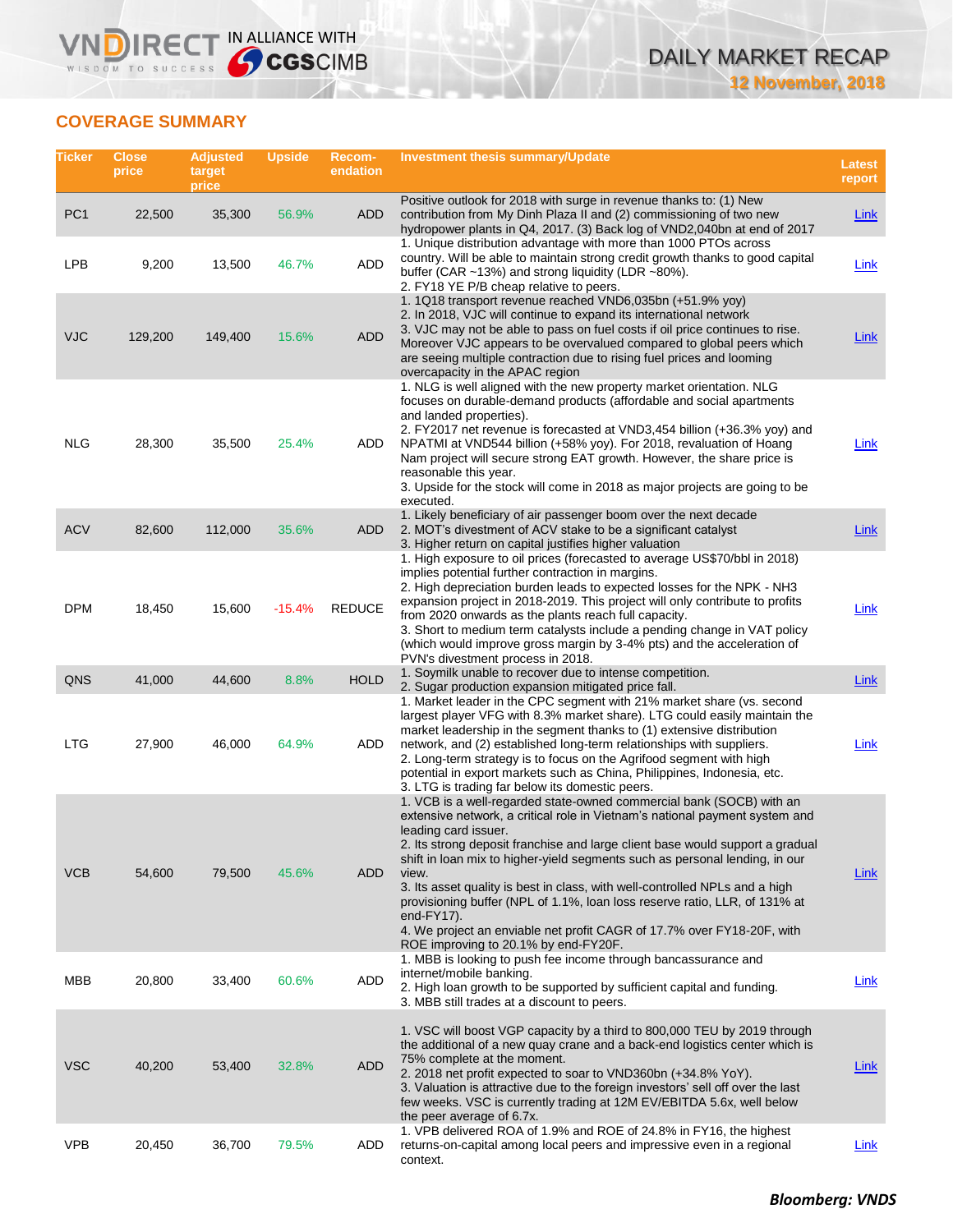# DAILY MARKET RECAP

**12 November, 2018**

| Ticker     | <b>Close</b><br>price | <b>Adjusted</b><br>target<br>price | <b>Upside</b> | <b>Recom-</b><br>endation | <b>Investment thesis summary/Update</b>                                                                                                                                                                                                                                                                                                                                                                                                                                                                                                                                        | Latest<br>report |
|------------|-----------------------|------------------------------------|---------------|---------------------------|--------------------------------------------------------------------------------------------------------------------------------------------------------------------------------------------------------------------------------------------------------------------------------------------------------------------------------------------------------------------------------------------------------------------------------------------------------------------------------------------------------------------------------------------------------------------------------|------------------|
|            |                       |                                    |               |                           | 2. FY16 NIM of 7.7% was driven by a shift in loan mix towards higher<br>yielding segments, such as consumer finance, retail, household and micro-<br>SME loans.<br>3. Strong topline growth in FY14-16, complemented by an improvement in<br>operational efficiency on continued investments into technology.                                                                                                                                                                                                                                                                  |                  |
|            |                       |                                    |               |                           | 4. We expect strong earnings growth in FY17-20F with forecasted net profit<br>CAGR of 25.6% and sustained high average ROE of 22.7%.                                                                                                                                                                                                                                                                                                                                                                                                                                           |                  |
| <b>TCM</b> | 25,500                | 26,900                             | 5.5%          | <b>HOLD</b>               | 1. High property value offsets the lack of foreign room.<br>2. Core segments to perform moderately well in 2018.<br>3. We expect that FY18 core-earnings to grow by a robust 45%.                                                                                                                                                                                                                                                                                                                                                                                              | Link             |
| <b>HPG</b> | 37,550                | 47,800                             | 27.3%         | ADD                       | 1. Expect higher construction steel consumption across Vietnam in 2018F<br>2. Ability to sustain and even consolidate its leading market position<br>3. Margin expansion from rising steel prices & soft raw material prices<br>4. HPG's long-steel capacity to double over the next 12 months                                                                                                                                                                                                                                                                                 | Link             |
| <b>PVT</b> | 16,950                | 21,000                             | 23.9%         | ADD                       | 1. PVT has a chartering profile skewed towards fixed rates, which offers<br>protection against the current low-rate environment, while providing<br>potential upside for recovery.<br>2. PVT has the largest tanker fleet and LPG fleet among Vietnam carriers,<br>and is able to ride on growing demand for fossil fuels and LPG from the civil<br>and industrial sectors.<br>3. The company plans to upsize and rejuvenate its fleet over the next few<br>years to respond to Vietnam's increasing refinery capacity and growing<br>demand for LPG.                          | Link             |
| <b>STK</b> | 18,500                | 28,800                             | 55.7%         | ADD                       | 1. STK is currently the Vietnam's 2nd largest polyester yarn manufacturer,<br>accounting for 28% of the country's total polyester yarn exports.<br>2. Unmet domestic demand and growing demand from export markets,<br>driven by recent trade agreements.<br>3. However, fierce competition from Chinese yarn, as well as input price<br>volatility present downside risks.                                                                                                                                                                                                    | Link             |
| IDI        | 11,600                | 26,600                             | 129.3%        | <b>ADD</b>                | 1. IDI has gradually risen to become one of the most promising Vietnamese<br>pangasius exporters. The firm has endured multiple downturns in the<br>industry, demonstrating its resilience and good management quality. The<br>share price, however, is volatile.<br>2. We expect that pangasius exports will grow strongly in 2018.<br>3. Fish feed segment and fishmeal/fish fat segment will see strong growth<br>in 2018<br>4. IDI will continue to increase its capacity to support growth over the next<br>2-3 years.<br>5. High dividend yield and attractive valuation | <b>Link</b>      |
| AAA        | 14,600                | 25,300                             | 73.3%         | ADD                       | 1. AAA is the largest plastic packaging manufacturer and exporter in South<br>East Asia, with current production capacity of 8,000 tonnes/month.<br>2. AAA will be able to capture market share globally in countries such as<br>Japan, as well as the U.S and EU in coming years.<br>3. AAA aims to expand its production and adopt effective cost controls.<br>4. Positive outlook for AAA in 2018.<br>5. AAA's valuation is attractive in light of its strong revenue growth and<br>improving profitability.                                                                | Link             |
| <b>PNJ</b> | 95,000                | 120,700                            | 27.1%         | ADD                       | 1. Extensive store network continued to serve as a major driver for PNJ's<br>growth.<br>2. Robust Same-Store Sales Growth (SSSG)<br>3. PNJ is diversifying its jewelry-focused product mix by introducing fashion<br>accessories such as mid-range branded watches since 2012.<br>3. Growing benefits from expanding store network and developing omni-<br>channel platform.                                                                                                                                                                                                   | Link             |
| KDH        | 30,700                | 34,900                             | 13.7%         | <b>HOLD</b>               | 1. KDH owns 500ha land bank in the inner city area of HCMC following its<br>recent merger with Binh Chanh Construction & Investment (BCI, Unlisted).<br>2. Its strategy to develop mid-range condos and gated townhouse<br>communities makes for a diversified range of products and lowers market<br>risk.<br>3. We believe KDH's high quality housing developments have helped it to<br>establish its brand name among prospective buyers, driving strong sales<br>absorption.                                                                                               | Link             |
| <b>VGI</b> | 17,400                | 17,400                             | 0.0%          | <b>HOLD</b>               | 1. VGI is the largest telco to be listed on Vietnam stock market and holds<br>the leading position in six out of nine countries under coverage.<br>2. VGI provides full telecom services including calls, texts, mobile data and<br>fiber optic internet broadband in nine countries across Africa, Latin America<br>and Southeast Asia.<br>3. Long term growth driver will be Mytel, VGI's new JV in Myanmar, given<br>the domestic backdrop of a relatively high smartphone adoption rate of 70%<br>of total mobile users                                                    | Link             |

**VNDIRECT IN ALLIANCE WITH**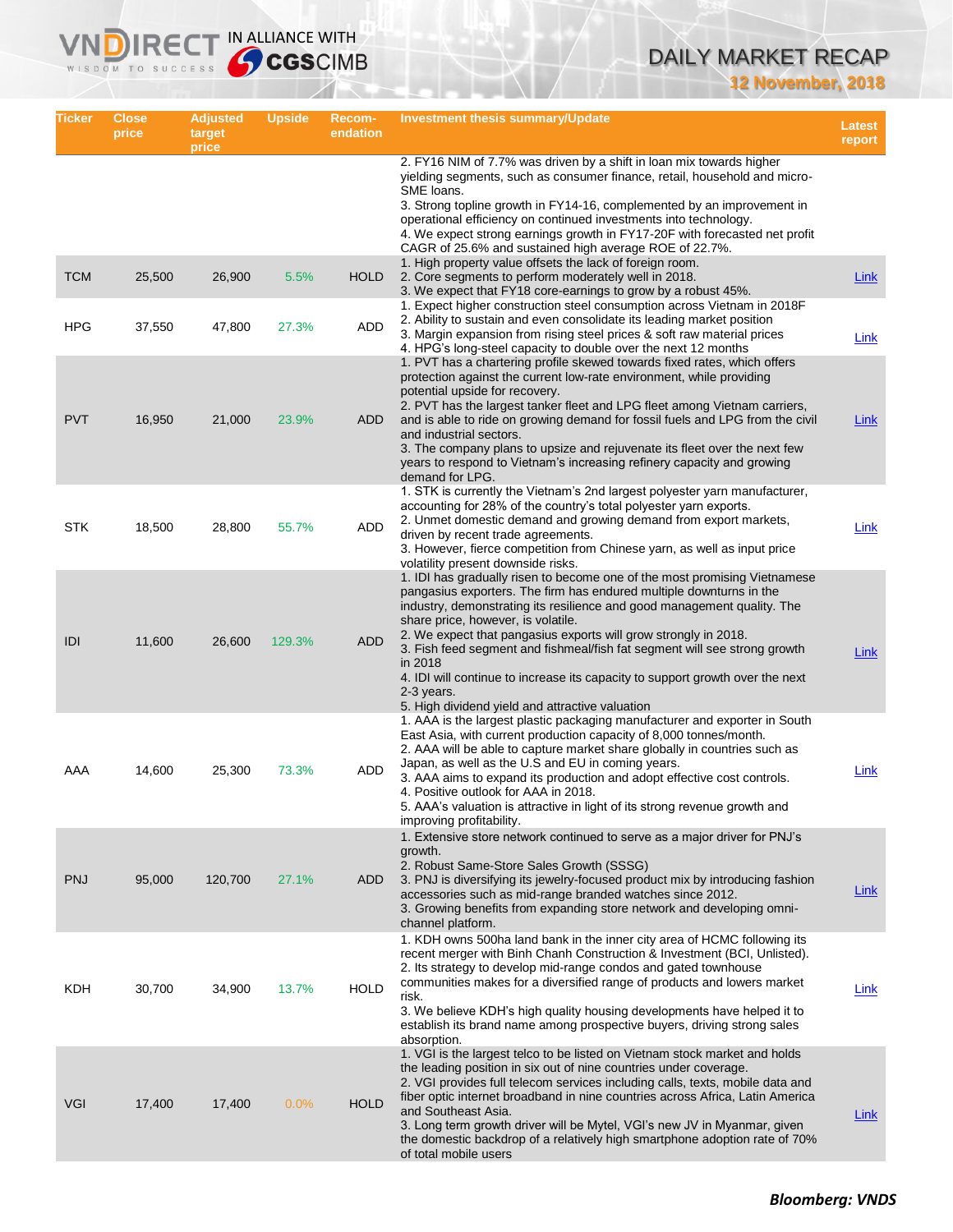## **MARKET MOVEMENTS**

| <b>HOSE</b>        |              |       |      |         |              |
|--------------------|--------------|-------|------|---------|--------------|
| <b>Top gainers</b> |              |       |      |         | <b>VND</b>   |
| <b>Ticker</b>      | Last         | Cha   | %chq | Vol.    | <b>Index</b> |
|                    | <b>Price</b> |       |      |         | impact       |
| DTT                | 10,400       | 680   | 7.00 | 20      | 0.002        |
| <b>ANV</b>         | 29,850       | 1,950 | 6.99 | 685,800 | 0.076        |
| <b>ACL</b>         | 36,900       | 2,400 | 6.96 | 141,600 | 0.017        |
| <b>NAV</b>         | 6,920        | 450   | 6.96 | 50      | 0.001        |
| <b>VPK</b>         | 3.850        | 250   | 6.94 | 16.740  | 0.001        |

**VNDIRECT IN ALLIANCE WITH** 

| <b>Top losers</b> |              |          |         |         | <b>VND</b>   |
|-------------------|--------------|----------|---------|---------|--------------|
| <b>Ticker</b>     | Last         | Cha      | %chq    | Vol.    | <b>Index</b> |
|                   | <b>Price</b> |          |         |         | impact       |
| <b>UDC</b>        | 5,580        | -420     | $-7.00$ | 40,360  | $-0.005$     |
| <b>HAI</b>        | 2,530        | $-190$   | $-6.99$ | 3.81MLN | $-0.011$     |
| VNL               | 16,650       | $-1,250$ | $-6.98$ | 10      | $-0.004$     |
| <b>DCL</b>        | 10,000       | $-750$   | $-6.98$ | 51,080  | $-0.013$     |
| <b>DTA</b>        | 6,800        | $-510$   | $-6.98$ | 50      | $-0.003$     |

|               | <b>VND</b><br><b>Top index movers</b> |       |      |         |              |  |  |  |  |  |
|---------------|---------------------------------------|-------|------|---------|--------------|--|--|--|--|--|
| <b>Ticker</b> | Last                                  | Cha   | %chq | Vol.    | <b>Index</b> |  |  |  |  |  |
|               | <b>Price</b>                          |       |      |         | impact       |  |  |  |  |  |
| <b>SAB</b>    | 233,000                               | 7,100 | 3.14 | 50,480  | 1.420        |  |  |  |  |  |
| <b>GAS</b>    | 96,600                                | 1,600 | 1.68 | 438,100 | 0.955        |  |  |  |  |  |
| <b>BID</b>    | 32,200                                | 500   | 1.58 | 1.33MLN | 0.533        |  |  |  |  |  |
| <b>BVH</b>    | 97,600                                | 1,900 | 1.99 | 88,770  | 0.415        |  |  |  |  |  |
| <b>MWG</b>    | 110,000                               | 4,000 | 3.77 | 304.040 | 0.403        |  |  |  |  |  |

| <b>VND</b><br><b>Top index laggers</b> |              |          |         |         |              |  |  |  |  |
|----------------------------------------|--------------|----------|---------|---------|--------------|--|--|--|--|
| <b>Ticker</b>                          | Last         | Cha      | %chq    | Vol.    | <b>Index</b> |  |  |  |  |
|                                        | <b>Price</b> |          |         |         | impact       |  |  |  |  |
| <b>VJC</b>                             | 129,200      | $-1,700$ | $-1.30$ | 457,730 | $-0.287$     |  |  |  |  |
| <b>MSN</b>                             | 83,600       | $-700$   | $-0.83$ | 241.050 | $-0.254$     |  |  |  |  |
| HDB                                    | 32,000       | $-800$   | $-2.44$ | 1.84MLN | $-0.245$     |  |  |  |  |
| <b>CTG</b>                             | 22,450       | $-150$   | $-0.66$ | 2.37MLN | $-0.174$     |  |  |  |  |
| EIB                                    | 13,400       | $-250$   | $-1.83$ | 123.790 | $-0.096$     |  |  |  |  |

| <b>VND</b><br><b>Top liquidity</b> |              |        |         |         |              |  |  |  |  |
|------------------------------------|--------------|--------|---------|---------|--------------|--|--|--|--|
| <b>Ticker</b>                      | Last         | Cha    | %chq    | Val.    | <b>Index</b> |  |  |  |  |
|                                    | <b>Price</b> |        |         | (VNDbn) | impact       |  |  |  |  |
| <b>VPB</b>                         | 20,450       | 100    | 0.49    | 5.84MLN | 0.077        |  |  |  |  |
| <b>FLC</b>                         | 5,600        | $-190$ | $-3.28$ | 5.55MLN | $-0.042$     |  |  |  |  |
| <b>STB</b>                         | 12,200       | $-150$ | $-1.21$ | 4.62MLN | $-0.088$     |  |  |  |  |
| <b>ASM</b>                         | 10,650       | $-150$ | $-1.39$ | 4.05MLN | $-0.011$     |  |  |  |  |
| HAI                                | 2,530        | $-190$ | $-6.99$ | 3.81MLN | $-0.011$     |  |  |  |  |

| <b>HOSE</b>        |              |       |         |         |              |                    |              | <b>HNX</b> |         |         |              |
|--------------------|--------------|-------|---------|---------|--------------|--------------------|--------------|------------|---------|---------|--------------|
| <b>Top gainers</b> |              |       |         |         | <b>VND</b>   | <b>Top gainers</b> |              |            |         |         | <b>VND</b>   |
| Ticker             | Last         | Chg   | $%$ chg | Vol.    | <b>Index</b> | Ticker             | Last         | Chg        | $%$ chg | Vol.    | <b>Index</b> |
|                    | <b>Price</b> |       |         |         | impact       |                    | <b>Price</b> |            |         |         | impact       |
| DTT                | 10.400       | 680   | 7.00    | 20      | 0.002        | ITQ                | 4,400        | 400        | 10.00   | 828,800 | 0.000        |
| ANV                | 29,850       | 1,950 | 6.99    | 685,800 | 0.076        | <b>RCL</b>         | 21,000       | 1,900      | 9.95    | 100     | 0.000        |
| ACL                | 36,900       | 2,400 | 6.96    | 141,600 | 0.017        | <b>KTS</b>         | 15,500       | 1,400      | 9.93    | 100     | 0.000        |
| <b>NAV</b>         | 6,920        | 450   | 6.96    | 50      | 0.001        | <b>BTW</b>         | 13,300       | 1,200      | 9.92    | 100     | 0.000        |
| VPK                | 3,850        | 250   | 6.94    | 16.740  | 0.001        | <b>BDB</b>         | 8,900        | 800        | 9.88    | 100     | 0.000        |

| <b>Top losers</b> |              |          |         |         | <b>VND</b>   | <b>Top losers</b> |              |          |          |         | <b>VND</b>   |
|-------------------|--------------|----------|---------|---------|--------------|-------------------|--------------|----------|----------|---------|--------------|
| <b>Ticker</b>     | Last         | Chg      | %chq    | Vol.    | <b>Index</b> | Ticker            | Last         | Chg      | $%$ chq  | Vol.    | <b>Index</b> |
|                   | <b>Price</b> |          |         |         | impact       |                   | <b>Price</b> |          |          |         | impact       |
| UDC               | 5,580        | $-420$   | $-7.00$ | 40.360  | $-0.005$     | <b>PW</b>         | 600          | $-100$   | $-14.29$ | 32.100  | 0.000        |
| HAI               | 2,530        | $-190$   | $-6.99$ | 3.81MLN | $-0.011$     | <b>SPI</b>        | 800          | $-100$   | $-11.11$ | 245.500 | 0.000        |
| VNL               | 16,650       | $-1,250$ | $-6.98$ | 10      | $-0.004$     | <b>DCS</b>        | 900          | $-100$   | $-10.00$ | 36.400  | 0.000        |
| <b>DCL</b>        | 10,000       | $-750$   | $-6.98$ | 51,080  | $-0.013$     | <b>PSE</b>        | 7,200        | $-800$   | $-10.00$ | 100     | 0.000        |
| <b>DTA</b>        | 6,800        | $-510$   | $-6.98$ | 50      | $-0.003$     | <b>ARM</b>        | 47,000       | $-5,200$ | $-9.96$  | 500     | 0.000        |
|                   |              |          |         |         |              |                   |              |          |          |         |              |

|            | Top index movers |       |      |         | <b>VND</b>   | Top index movers |              |       |         | <b>VND</b> |              |
|------------|------------------|-------|------|---------|--------------|------------------|--------------|-------|---------|------------|--------------|
| Ticker     | Last             | Chg   | %chq | Vol.    | <b>Index</b> | Ticker           | Last         | Chg   | $%$ chq | Vol.       | <b>Index</b> |
|            | <b>Price</b>     |       |      |         | impact       |                  | <b>Price</b> |       |         |            | impact       |
| SAB        | 233,000          | 7.100 | 3.14 | 50.480  | 1.420        | <b>PVS</b>       | 18.900       | 1.100 | 6.18    | 5.82MLN    | 0.269        |
| <b>GAS</b> | 96.600           | 1.600 | 1.68 | 438,100 | 0.955        | CEO              | 13,100       | 500   | 3.97    | 1.27MLN    | 0.051        |
| BID        | 32,200           | 500   | .58  | 1.33MLN | 0.533        | VIХ              | 9.700        | 400   | 4.30    | 121.680    | 0.025        |
| <b>BVH</b> | 97.600           | 1.900 | 1.99 | 88.770  | 0.415        | TNG              | 18,100       | 700   | 4.02    | 883.044    | 0.025        |
| <b>MWG</b> | 110.000          | 4,000 | 3.77 | 304.040 | 0.403        | HGM              | 43,400       | 3,900 | 9.87    | 100        | 0.023        |

| <b>Top index laggers</b> |                      |          |         |         | <b>VND</b>             | Top index laggers |                      |          |         |         | <b>VND</b>             |
|--------------------------|----------------------|----------|---------|---------|------------------------|-------------------|----------------------|----------|---------|---------|------------------------|
| Ticker                   | Last<br><b>Price</b> | Chg      | %chq    | Vol.    | <b>Index</b><br>impact | Ticker            | Last<br><b>Price</b> | Chg      | $%$ chq | Vol.    | <b>Index</b><br>impact |
| VJC.                     | 129.200              | $-1.700$ | $-1.30$ | 457.730 | $-0.287$               | <b>PGS</b>        | 31,000               | $-1.000$ | $-3.13$ | 300     | $-0.033$               |
| <b>MSN</b>               | 83.600               | $-700$   | $-0.83$ | 241.050 | $-0.254$               | <b>HUT</b>        | 4,300                | $-100$   | $-2.27$ | 1.52MLN | $-0.021$               |
| HDB                      | 32,000               | $-800$   | $-2.44$ | 1.84MLN | $-0.245$               | <b>SJE</b>        | 24.500               | $-2.300$ | $-8.58$ | 320     | $-0.019$               |
| <b>CTG</b>               | 22,450               | $-150$   | $-0.66$ | 2.37MLN | $-0.174$               | <b>KLF</b>        | 2,000                | $-100$   | $-4.76$ | 511.793 | $-0.017$               |
| EIB                      |                      |          | $-1.83$ | 123.790 |                        | SJ <sub>1</sub>   |                      |          |         |         | $-0.012$               |
|                          | 13,400               | $-250$   |         |         | $-0.096$               |                   | 14,000               | $-1,500$ | $-9.68$ | 300     |                        |

| <b>Top liquidity</b> |                      |        |         |                 | <b>VND</b>             | <b>Top liquidity</b> |                      |        |         |                 | <b>VND</b>   |
|----------------------|----------------------|--------|---------|-----------------|------------------------|----------------------|----------------------|--------|---------|-----------------|--------------|
| Ticker               | Last<br><b>Price</b> | Chg    | $%$ chq | Val.<br>(VNDbn) | <b>Index</b><br>impact | Ticker               | Last<br><b>Price</b> | Chg    | $%$ chq | Val.<br>(VNDbn) | <b>Index</b> |
|                      |                      |        |         |                 |                        |                      |                      |        |         |                 | impact       |
| <b>VPB</b>           | 20.450               | 100    | 0.49    | 5.84MLN         | 0.077                  | <b>PVS</b>           | 18,900               | 1.100  | 6.18    | 5.82MLN         | 0.269        |
| <b>FLC</b>           | 5,600                | $-190$ | $-3.28$ | 5.55MLN         | $-0.042$               | <b>SHB</b>           | 7,500                | 0      | 0.00    | 3.02MLN         | 0.000        |
| <b>STB</b>           | 12.200               | $-150$ | $-1.21$ | 4.62MLN         | $-0.088$               | <b>NVB</b>           | 9.800                |        | 0.00    | 2.54MLN         | 0.000        |
| <b>ASM</b>           | 10.650               | $-150$ | $-1.39$ | 4.05MLN         | $-0.011$               | <b>ACB</b>           | 28,700               | 0      | 0.00    | 1.84MLN         | 0.000        |
| HAI                  | 2,530                | $-190$ | $-6.99$ | 3.81MLN         | $-0.011$               | HUT                  | 4,300                | $-100$ | $-2.27$ | 1.52MLN         | $-0.021$     |

*12 Nov Source: Bloomberg*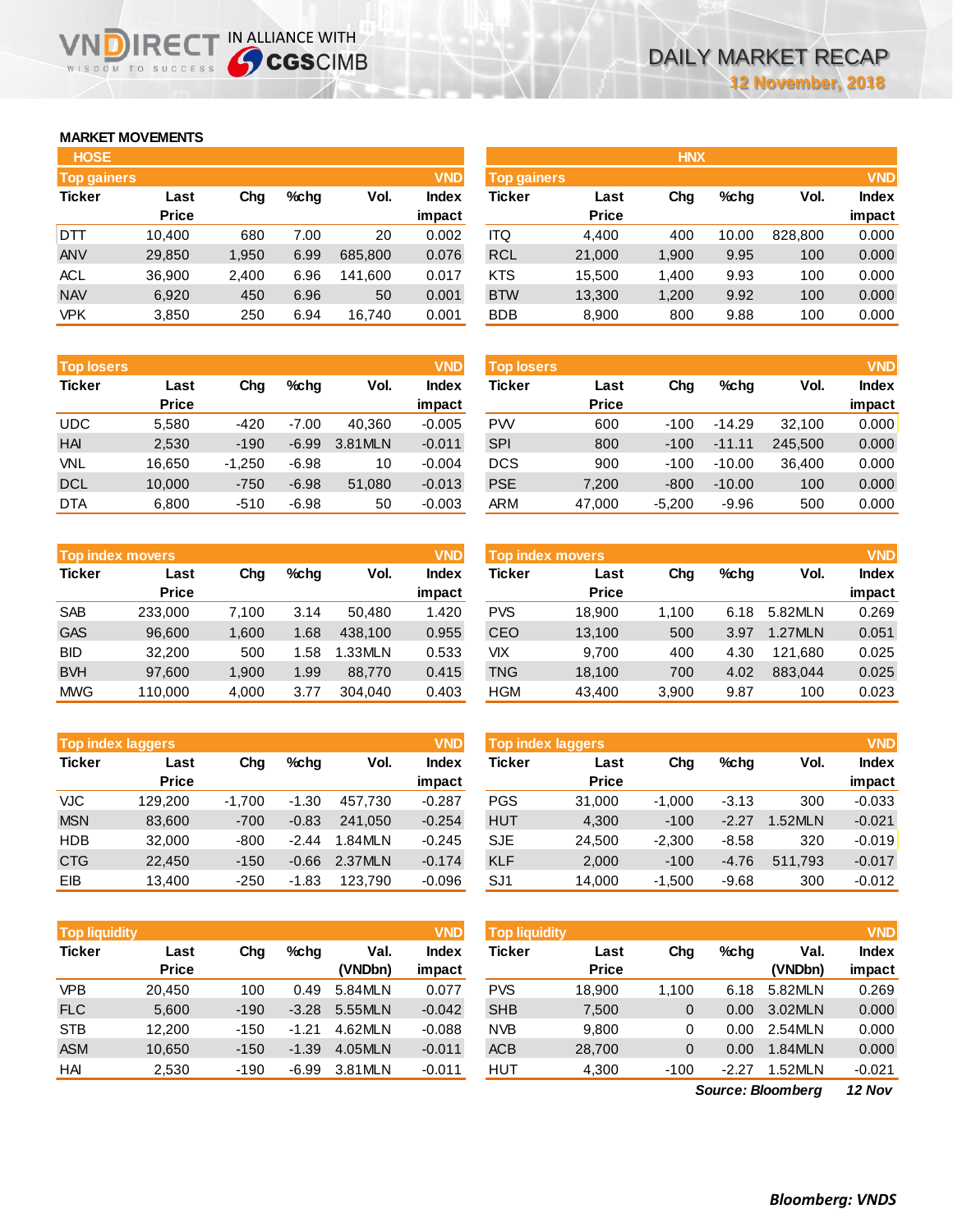## **FOREIGN ACTIVITIES**

WISDOM TO SUCCESS

**IRECT IN ALLIANCE WITH** 

| Volume (Mn'shs)       | <b>HOSE</b> | <b>HNX</b> | Value (VND'bn)        | <b>HOSE</b> | <b>HNX</b> |
|-----------------------|-------------|------------|-----------------------|-------------|------------|
| <b>BUY</b>            | 8.6         | 2.9        | <b>BUY</b>            | 288.3       | 47.0       |
| % of market           | 7.1%        | 7.4%       | % of market           | 11.8%       | 10.7%      |
| <b>SELL</b>           | 10.1        | 1.0        | <b>SELL</b>           | 523.8       | 16.7       |
| % of market           | 8.3%        | 2.5%       | % of market           | 21.5%       | 3.8%       |
| <b>NET BUY (SELL)</b> | (1.46)      | 1.9        | <b>NET BUY (SELL)</b> | (235.5)     | 30.3       |

*Source: HSX, HNX*

## **Foreign net buy/sell (30 days) in VND'bn**



| <b>2018 ACCUMULATION</b> |             |            |                       |             |                                   |
|--------------------------|-------------|------------|-----------------------|-------------|-----------------------------------|
| <b>Volume (MIn'shs)</b>  | <b>HOSE</b> | <b>HNX</b> | Value (VND'bn)        | <b>HOSE</b> | <b>HNX</b>                        |
| <b>BUY</b>               | 4,187.2     | 395.7      | <b>BUY</b>            | 242,553.3   | 7,257.2                           |
| % of market              | 9.6%        | 3.4%       | % of market           | 20.1%       | 4.3%                              |
| <b>SELL</b>              | 3,832.1     | 434.1      | <b>SELL</b>           | 201,109.5   | 7,990.4                           |
| % of market              | 8.8%        | 3.7%       | % of market           | 16.6%       | 4.8%                              |
| <b>NET BUY (SELL)</b>    | 355.0       | (38.4)     | <b>NET BUY (SELL)</b> | 41,444      | (733.2)<br><b>CALUBAT HOV HAN</b> |

*Source: HSX, HNX*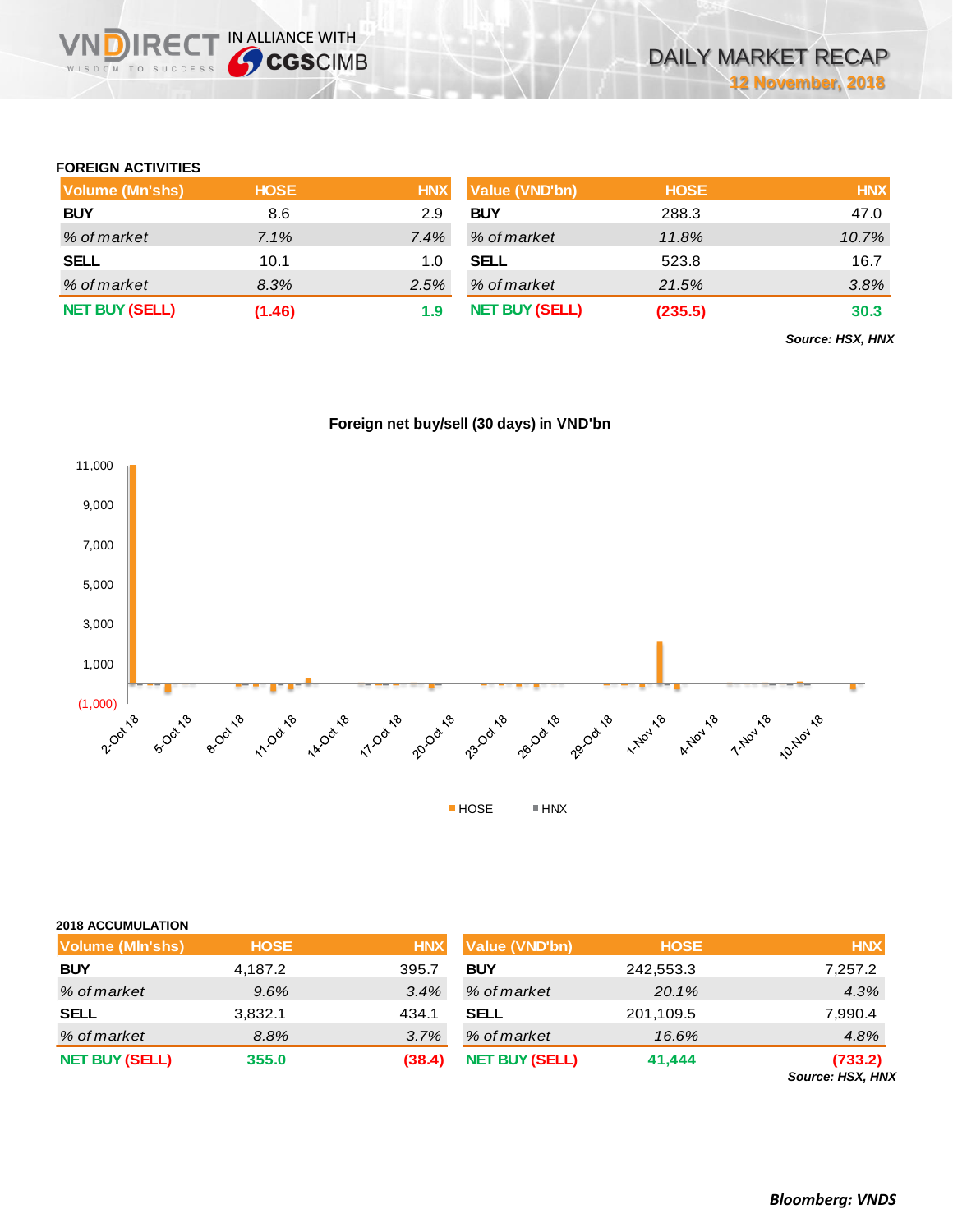## **FOREIGN ACTIVITIES**

WISDOM TO SUCCESS

**VNDIRECT IN ALLIANCE WITH** 

|               |                               | <b>HOSE</b> |         |       |                        | <b>HNX</b>    |                               |       |      |       |                 |  |  |
|---------------|-------------------------------|-------------|---------|-------|------------------------|---------------|-------------------------------|-------|------|-------|-----------------|--|--|
|               | Top buy by foreigners (value) |             |         |       | <b>VND'bn</b>          |               | Top buy by foreigners (value) |       |      |       | <b>VND'bn</b>   |  |  |
| <b>Ticker</b> | Last<br><b>Price</b>          | Chg         | $%$ chq | Value | <b>Index</b><br>impact | <b>Ticker</b> | Last<br><b>Price</b>          | Chg   | %chg | Value | Index<br>impact |  |  |
| <b>HPG</b>    | 37,550                        | -50         | $-0.13$ | 33.3  | $-0.033$               | <b>PVS</b>    | 18,900                        | 1.100 | 6.18 | 35.5  | 0.000           |  |  |
| <b>VNM</b>    | 117,000                       | 0           | 0.00    | 26.1  | 0.000                  | <b>CEO</b>    | 13,100                        | 500   | 3.97 | 7.4   | 0.000           |  |  |
| <b>VIC</b>    | 95.900                        | 0           | 0.00    | 25.2  | 0.000                  | <b>PVC</b>    | 6,500                         | 500   | 8.33 | 0.9   | 0.000           |  |  |
| SSI           | 28,300                        | 500         | 1.80    | 19.5  | 0.078                  | <b>SRA</b>    | 53,000                        | 2,100 | 4.13 | 0.9   | 0.000           |  |  |
| <b>SAB</b>    | 233,000                       | 7.100       | 3.14    | 16.0  | 1.420                  | <b>AMV</b>    | 36,000                        | 800   | 2.27 | 0.7   | 0.000           |  |  |

|               | Top sell by foreigners (value) |        |         |       | <b>VND'bn</b>   | Top sell by foreigners (value) |                      |       |      |       | <b>VND'bn</b>          |
|---------------|--------------------------------|--------|---------|-------|-----------------|--------------------------------|----------------------|-------|------|-------|------------------------|
| <b>Ticker</b> | Last<br><b>Price</b>           | Chg    | $%$ chq | Value | Index<br>impact | <b>Ticker</b>                  | Last<br><b>Price</b> | Chg   | %chg | Value | <b>Index</b><br>impact |
| <b>VIC</b>    | 95.900                         | 0      | 0.00    | 252.2 | 0.000           | <b>PVS</b>                     | 18.900               | 1.100 | 6.18 | 14.8  | 0.000                  |
| <b>HPG</b>    | 37,550                         | $-50$  | $-0.13$ | 51.6  | $-0.033$        | <b>PVB</b>                     | 18,200               | 600   | 3.41 | 0.6   | 0.000                  |
| <b>VNM</b>    | 117.000                        | 0      | 0.00    | 29.9  | 0.000           | <b>PVC</b>                     | 6.500                | 500   | 8.33 | 0.4   | 0.000                  |
| <b>HDB</b>    | 32,000                         | $-800$ | $-2.44$ | 20.5  | $-0.245$        | DP <sub>3</sub>                | 84,200               | 3,200 | 3.95 | 0.2   | 0.000                  |
| <b>PVD</b>    | 16.300                         | 600    | 3.82    | 15.3  | 0.072           | AMV                            | 36,000               | 800   | 2.27 | 0.1   | 0.000                  |

|               | Top net buy by foreigners (value) |     |         |       | <b>VND'bn</b>   | Top net buy by foreigners (value) |                      |       |      |              | <b>VND'bn</b>          |
|---------------|-----------------------------------|-----|---------|-------|-----------------|-----------------------------------|----------------------|-------|------|--------------|------------------------|
| <b>Ticker</b> | Last<br><b>Price</b>              | Chg | $%$ chq | Value | Index<br>impact | <b>Ticker</b>                     | Last<br><b>Price</b> | Chg   | %chg | <b>Value</b> | <b>Index</b><br>impact |
| <b>SBT</b>    | 22.550                            | 200 | 0.89    | 13.3  | 0.035           | <b>PVS</b>                        | 18.900               | 1.100 | 6.18 | 20.6         | 0.000                  |
| <b>GMD</b>    | 28,150                            | 450 | 1.62    | 12.8  | 0.042           | CEO                               | 13,100               | 500   | 3.97 | 7.3          | 0.000                  |
| SSI           | 28,300                            | 500 | 1.80    | 7.9   | 0.078           | <b>SRA</b>                        | 53.000               | 2.100 | 4.13 | 0.9          | 0.000                  |
| <b>VCB</b>    | 54,600                            | 300 | 0.55    | 6.4   | 0.337           | <b>VIX</b>                        | 9.700                | 400   | 4.30 | 0.6          | 0.000                  |
| <b>KBC</b>    | 12.450                            | 200 | 1.63    | 5.0   | 0.030           | <b>AMV</b>                        | 36,000               | 800   | 2.27 | 0.5          | 0.000                  |

|               | <b>VND'bn</b><br>Top net sell by foreigners (value) |          |         |          |                        |                 | Top net sell by foreigners (value) |        |         |         |                        |
|---------------|-----------------------------------------------------|----------|---------|----------|------------------------|-----------------|------------------------------------|--------|---------|---------|------------------------|
| <b>Ticker</b> | Last<br><b>Price</b>                                | Chg      | $%$ chq | Value    | <b>Index</b><br>impact | <b>Ticker</b>   | Last<br><b>Price</b>               | Chg    | %chg    | Value   | <b>Index</b><br>impact |
| <b>VIC</b>    | 95.900                                              | 0        | 0.00    | $-227.0$ | 0.000                  | <b>PVB</b>      | 18.200                             | 600    | 3.41    | $-0.62$ | 0.000                  |
| <b>HPG</b>    | 37,550                                              | $-50$    | $-0.13$ | $-18.2$  | $-0.033$               | DP <sub>3</sub> | 84,200                             | 3,200  | 3.95    | $-0.16$ | 0.000                  |
| <b>PVD</b>    | 16.300                                              | 600      | 3.82    | $-15.3$  | 0.072                  | <b>VCS</b>      | 74,800                             | $-200$ | $-0.27$ | $-0.15$ | 0.000                  |
| <b>GAS</b>    | 96,600                                              | 1,600    | 1.68    | $-11.4$  | 0.955                  | <b>HJS</b>      | 23,500                             | 500    | 2.17    | $-0.02$ | 0.000                  |
| <b>VJC</b>    | 129.200                                             | $-1.700$ | $-1.30$ | $-8.0$   | $-0.287$               | <b>KSD</b>      | 6,000                              | 0      | 0.00    | $-0.02$ | 0.000                  |

*12-Nov-18*

*Source: Bloomberg, HOSE, HNX*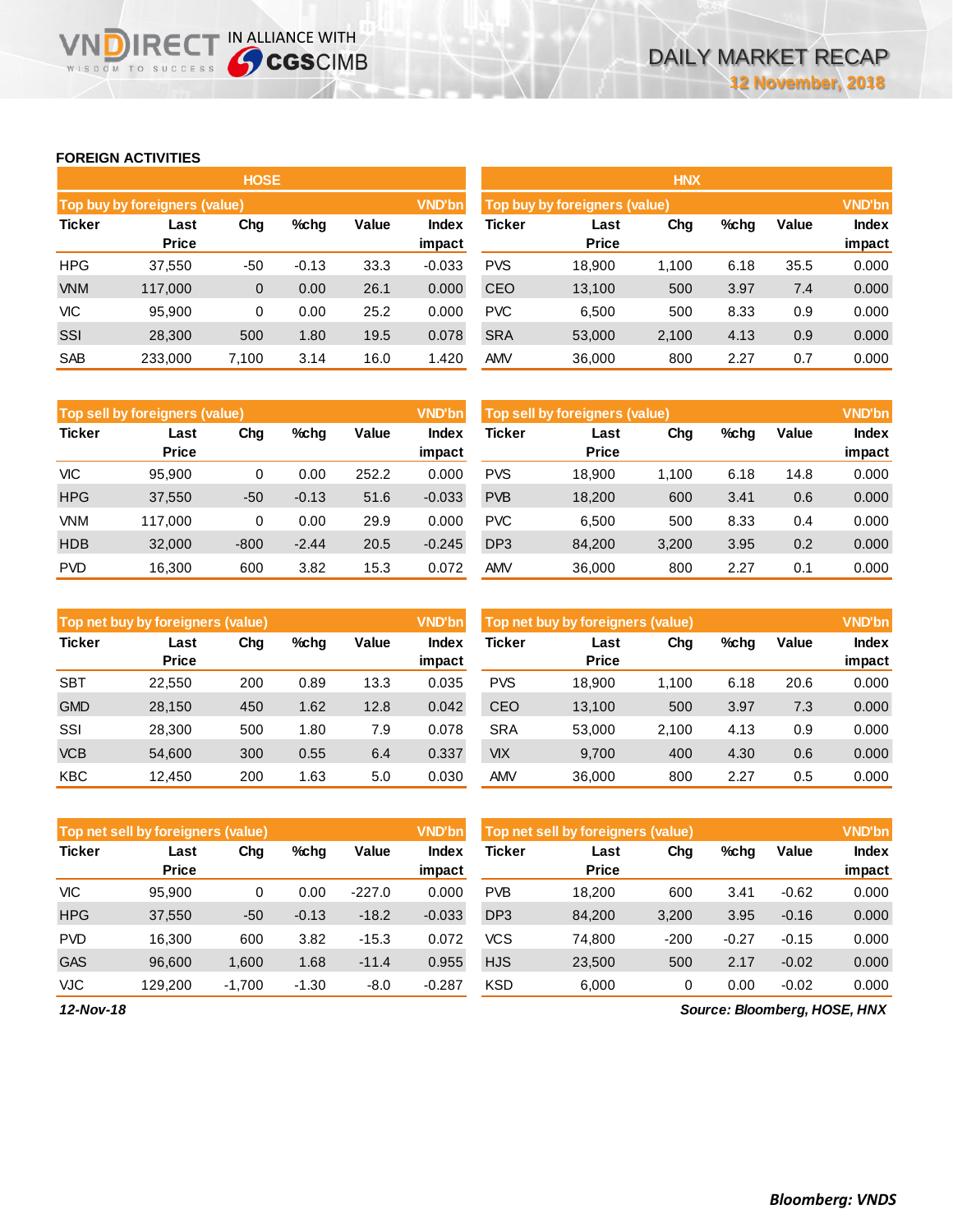# DAILY MARKET RECAP

**12 November, 2018**

### **TOP 60 MARKET CAP STOCKS SNAPSHOT ON HOSE**

IR<sub>E</sub>

IN ALLIANCE WITH

| TOP 60 MARKET CAP STOCKS SNAPSHOT ON HOSE<br>No. Ticker<br>1 VIC VM<br>2 VHM VM<br>3 VNM VM<br>4 VCB VM<br>5 GAS VM<br>6 SAB VM<br>7 BID VM<br>8 MSN VM<br>9 TCB VM<br>10 CTG VM<br>11 HPG VM<br>12 VRE VM<br>13 VJC VM<br>14 BVH VM<br>15 PLX VM<br>16 NVL VM<br>17 VPB VM<br>18 MBB VM<br>19 MWG VM<br>20 HDB VM<br>21 FPT VM<br>22 STB VM<br>23 ROS VM<br>24 BHN VM<br>25 TPB VM<br>26 EIB VM<br>27 PNJ VM | <b>Price</b><br><b>VND</b><br>95,900<br>76,000<br>117,000<br>54,600<br>96,600<br>233,000<br>32,200<br>83,600<br>26,300<br>22,450<br>37,550<br>30,900<br>129,200<br>97,600<br>57,800<br>70,700<br>20,450<br>20,800<br>110,000 | 1M<br>$-0.1$<br>$-1.3$<br>$-8.9$<br>$-8.8$<br>$-19.4$<br>4.7<br>$-4.7$<br>2.8<br>$-8.4$<br>$-11.6$<br>$-8.0$<br>$-0.5$<br>$-8.4$<br>7.3<br>$-10.0$ | Price change (%)<br>3M<br>$-8.0$<br>$-11.1$<br>$-10.7$<br>$-14.0$<br>$-2.1$<br>11.5<br>7.7<br>$-6.1$<br>$-3.3$<br>$-7.4$<br>1.5<br>$-5.8$<br>$-15.2$ | 6M<br>$-6.4$<br><b>N/A</b><br>$-21.1$<br>$-5.7$<br>$-13.1$<br>$-1.3$<br>$-5.3$<br>$-11.0$<br><b>N/A</b><br>$-23.6$<br>$-5.6$ | <b>US\$mln</b><br>13,137<br>10,926<br>8,745<br>8,432<br>7,936<br>6,413<br>4,725<br>4,174<br>3,947 | Mkt. Cap Outs. Vol. Float ratio<br><b>MIn'shs</b><br>3,192<br>3,350<br>1,741<br>3,598<br>1,914<br>641<br>3,419<br>1,163 | $\%$<br>57.6<br>30.3<br>46.2<br>22.9<br>4.2<br>10.4<br>4.4 | 32.3<br>33.5<br>41.2<br>9.2<br>45.5<br>39.2 | Avail. Fil Ave. daily vol.<br>$% (30 days-shs)$<br>1,001,198<br>506,659<br>833,033<br>1,379,454<br>458,105<br>36,515 | P/E<br>$\boldsymbol{\mathsf{X}}$<br>70.2<br>40.4<br>23.4<br>16.2<br>14.9<br>33.8 | P/B<br>$\pmb{\chi}$<br>5.6<br>2.8<br>8.0<br>3.2<br>4.4 | <b>ROE</b><br>$\frac{9}{6}$<br>10.3<br><b>N/A</b><br>35.2<br>20.9<br>30.6 | <b>ROA</b><br>$\%$<br>1.7<br><b>N/A</b><br>29.5 |
|---------------------------------------------------------------------------------------------------------------------------------------------------------------------------------------------------------------------------------------------------------------------------------------------------------------------------------------------------------------------------------------------------------------|------------------------------------------------------------------------------------------------------------------------------------------------------------------------------------------------------------------------------|----------------------------------------------------------------------------------------------------------------------------------------------------|------------------------------------------------------------------------------------------------------------------------------------------------------|------------------------------------------------------------------------------------------------------------------------------|---------------------------------------------------------------------------------------------------|-------------------------------------------------------------------------------------------------------------------------|------------------------------------------------------------|---------------------------------------------|----------------------------------------------------------------------------------------------------------------------|----------------------------------------------------------------------------------|--------------------------------------------------------|---------------------------------------------------------------------------|-------------------------------------------------|
|                                                                                                                                                                                                                                                                                                                                                                                                               |                                                                                                                                                                                                                              |                                                                                                                                                    |                                                                                                                                                      |                                                                                                                              |                                                                                                   |                                                                                                                         |                                                            |                                             |                                                                                                                      |                                                                                  |                                                        |                                                                           |                                                 |
|                                                                                                                                                                                                                                                                                                                                                                                                               |                                                                                                                                                                                                                              |                                                                                                                                                    |                                                                                                                                                      |                                                                                                                              |                                                                                                   |                                                                                                                         |                                                            |                                             |                                                                                                                      |                                                                                  |                                                        |                                                                           |                                                 |
|                                                                                                                                                                                                                                                                                                                                                                                                               |                                                                                                                                                                                                                              |                                                                                                                                                    |                                                                                                                                                      |                                                                                                                              |                                                                                                   |                                                                                                                         |                                                            |                                             |                                                                                                                      |                                                                                  |                                                        |                                                                           |                                                 |
|                                                                                                                                                                                                                                                                                                                                                                                                               |                                                                                                                                                                                                                              |                                                                                                                                                    |                                                                                                                                                      |                                                                                                                              |                                                                                                   |                                                                                                                         |                                                            |                                             |                                                                                                                      |                                                                                  |                                                        |                                                                           |                                                 |
|                                                                                                                                                                                                                                                                                                                                                                                                               |                                                                                                                                                                                                                              |                                                                                                                                                    |                                                                                                                                                      |                                                                                                                              |                                                                                                   |                                                                                                                         |                                                            |                                             |                                                                                                                      |                                                                                  |                                                        |                                                                           |                                                 |
|                                                                                                                                                                                                                                                                                                                                                                                                               |                                                                                                                                                                                                                              |                                                                                                                                                    |                                                                                                                                                      |                                                                                                                              |                                                                                                   |                                                                                                                         |                                                            |                                             |                                                                                                                      |                                                                                  |                                                        |                                                                           | 1.3                                             |
|                                                                                                                                                                                                                                                                                                                                                                                                               |                                                                                                                                                                                                                              |                                                                                                                                                    |                                                                                                                                                      |                                                                                                                              |                                                                                                   |                                                                                                                         |                                                            |                                             |                                                                                                                      |                                                                                  |                                                        |                                                                           | 20.8                                            |
|                                                                                                                                                                                                                                                                                                                                                                                                               |                                                                                                                                                                                                                              |                                                                                                                                                    |                                                                                                                                                      |                                                                                                                              |                                                                                                   |                                                                                                                         |                                                            |                                             |                                                                                                                      |                                                                                  | 9.0                                                    | 28.5                                                                      | 20.3                                            |
|                                                                                                                                                                                                                                                                                                                                                                                                               |                                                                                                                                                                                                                              |                                                                                                                                                    |                                                                                                                                                      |                                                                                                                              |                                                                                                   |                                                                                                                         |                                                            | 27.2                                        | 2,660,114                                                                                                            | 13.4                                                                             | 2.2                                                    | 17.4                                                                      | 0.7                                             |
|                                                                                                                                                                                                                                                                                                                                                                                                               |                                                                                                                                                                                                                              |                                                                                                                                                    |                                                                                                                                                      |                                                                                                                              |                                                                                                   |                                                                                                                         | 34.3                                                       | 8.7                                         | 1,151,940                                                                                                            | 15.4                                                                             | 5.0                                                    | 30.9                                                                      | 8.7                                             |
|                                                                                                                                                                                                                                                                                                                                                                                                               |                                                                                                                                                                                                                              |                                                                                                                                                    |                                                                                                                                                      |                                                                                                                              |                                                                                                   | 3,497                                                                                                                   | 81.8                                                       | 0.0                                         | 1,876,576                                                                                                            | 9.3                                                                              | 1.9                                                    | 25.4                                                                      | 3.2                                             |
|                                                                                                                                                                                                                                                                                                                                                                                                               |                                                                                                                                                                                                                              |                                                                                                                                                    |                                                                                                                                                      |                                                                                                                              | 3,588                                                                                             | 3,723                                                                                                                   | 15.8                                                       | 0.0                                         | 4,020,561                                                                                                            | 10.9                                                                             | 1.2                                                    | 11.7                                                                      | $0.7\,$                                         |
|                                                                                                                                                                                                                                                                                                                                                                                                               |                                                                                                                                                                                                                              |                                                                                                                                                    |                                                                                                                                                      |                                                                                                                              | 3,423                                                                                             | 2,124                                                                                                                   | 55.8                                                       | 9.5                                         | 5,371,259                                                                                                            | 8.7                                                                              | 2.1                                                    | 26.7                                                                      | 15.5                                            |
|                                                                                                                                                                                                                                                                                                                                                                                                               |                                                                                                                                                                                                                              |                                                                                                                                                    |                                                                                                                                                      | $-17.2$                                                                                                                      | 3,089                                                                                             | 2,329                                                                                                                   | 100.0                                                      | 17.6                                        | 1,789,215                                                                                                            | 47.9                                                                             | 2.8                                                    | 5.7                                                                       | 5.6                                             |
|                                                                                                                                                                                                                                                                                                                                                                                                               |                                                                                                                                                                                                                              |                                                                                                                                                    |                                                                                                                                                      | $-18.4$                                                                                                                      | 3,004                                                                                             | 542                                                                                                                     | 53.2                                                       | 6.1                                         | 732,105                                                                                                              | 13.7                                                                             | 6.6                                                    | 67.1                                                                      | 19.7                                            |
|                                                                                                                                                                                                                                                                                                                                                                                                               |                                                                                                                                                                                                                              |                                                                                                                                                    | 15.5                                                                                                                                                 | 3.8                                                                                                                          | 2,936                                                                                             | 701                                                                                                                     | 31.2                                                       | 24.2                                        | 94,840                                                                                                               | 56.5                                                                             | 4.7                                                    | 8.4                                                                       | 1.3                                             |
|                                                                                                                                                                                                                                                                                                                                                                                                               |                                                                                                                                                                                                                              |                                                                                                                                                    | $-9.5$                                                                                                                                               | $-9.7$                                                                                                                       | 2,875                                                                                             | 1,159                                                                                                                   | 6.3                                                        | 9.0                                         | 656,975                                                                                                              | 17.6                                                                             | 3.4                                                    | 19.5                                                                      | 6.2                                             |
|                                                                                                                                                                                                                                                                                                                                                                                                               |                                                                                                                                                                                                                              | 4.0                                                                                                                                                | 8.8                                                                                                                                                  | 27.4                                                                                                                         | 2,754                                                                                             | 907                                                                                                                     | 31.1                                                       | 41.6                                        | 513,108                                                                                                              | 29.9                                                                             | 3.7                                                    | 14.2                                                                      | 3.8                                             |
|                                                                                                                                                                                                                                                                                                                                                                                                               |                                                                                                                                                                                                                              | $-15.7$                                                                                                                                            | $-23.7$                                                                                                                                              | $-36.0$                                                                                                                      | 2,156                                                                                             | 2,457                                                                                                                   | 74.0                                                       | 0.0                                         | 3,963,346                                                                                                            | 7.3                                                                              | 1.7                                                    | 26.9                                                                      | 2.5                                             |
|                                                                                                                                                                                                                                                                                                                                                                                                               |                                                                                                                                                                                                                              | $-4.6$                                                                                                                                             | $-10.5$                                                                                                                                              | $-19.0$                                                                                                                      | 1,929                                                                                             | 2,160                                                                                                                   | 61.1                                                       | 0.0                                         | 5,895,634                                                                                                            | 8.8                                                                              | 1.4                                                    | 17.4                                                                      | 1.6                                             |
|                                                                                                                                                                                                                                                                                                                                                                                                               |                                                                                                                                                                                                                              | $-13.7$                                                                                                                                            | $-4.7$                                                                                                                                               | 6.8                                                                                                                          | 1,524                                                                                             | 323                                                                                                                     | 85.2                                                       | 0.0                                         | 576,680                                                                                                              | 12.7                                                                             | 4.4                                                    | 41.2                                                                      | 13.1                                            |
|                                                                                                                                                                                                                                                                                                                                                                                                               | 32,000                                                                                                                                                                                                                       | $-12.3$                                                                                                                                            | $-13.7$                                                                                                                                              | $-22.7$                                                                                                                      | 1,347                                                                                             | 981                                                                                                                     | 72.7                                                       | 2.9                                         | 1,874,139                                                                                                            | 16.3                                                                             | 2.2                                                    | 14.9                                                                      | 1.0                                             |
|                                                                                                                                                                                                                                                                                                                                                                                                               | 41,950                                                                                                                                                                                                                       | $-4.2$                                                                                                                                             | $-2.7$                                                                                                                                               | $-18.9$                                                                                                                      | 1,105                                                                                             | 614                                                                                                                     | 81.7                                                       | 0.0                                         | 648,097                                                                                                              | 7.9                                                                              | 2.2                                                    | 28.9                                                                      | 11.3                                            |
|                                                                                                                                                                                                                                                                                                                                                                                                               | 12,200                                                                                                                                                                                                                       | $-6.5$                                                                                                                                             | 8.4                                                                                                                                                  | $-6.9$                                                                                                                       | 944                                                                                               | 1,804                                                                                                                   | 94.0                                                       | 11.4                                        | 9,922,855                                                                                                            | 16.4                                                                             | 0.9                                                    | 5.8                                                                       | 0.3                                             |
|                                                                                                                                                                                                                                                                                                                                                                                                               | 37,050                                                                                                                                                                                                                       | $-7.3$                                                                                                                                             | $-10.7$                                                                                                                                              | $-54.0$                                                                                                                      | 903                                                                                               | 568                                                                                                                     | 27.0                                                       | 46.9                                        | 1,392,613                                                                                                            | 28.6                                                                             | 3.6                                                    | 13.6                                                                      | 7.3                                             |
|                                                                                                                                                                                                                                                                                                                                                                                                               | 83,500                                                                                                                                                                                                                       | $-2.7$                                                                                                                                             | 0.4                                                                                                                                                  | $-21.2$                                                                                                                      | 831                                                                                               | 232                                                                                                                     | 0.9                                                        | 31.4                                        | 1,144                                                                                                                | 30.1                                                                             | 5.1                                                    | 17.3                                                                      | $6.7\,$                                         |
|                                                                                                                                                                                                                                                                                                                                                                                                               | 25,550                                                                                                                                                                                                                       | 1.6                                                                                                                                                | 0.0                                                                                                                                                  | $-14.3$                                                                                                                      | 730                                                                                               | 666                                                                                                                     | 74.4                                                       | 0.0                                         | 432,399                                                                                                              | 14.9                                                                             | 2.2                                                    | 15.9                                                                      | 0.8                                             |
|                                                                                                                                                                                                                                                                                                                                                                                                               | 13,400                                                                                                                                                                                                                       | $-2.9$                                                                                                                                             | $-4.3$                                                                                                                                               | $-11.6$                                                                                                                      | 707                                                                                               | 1,229                                                                                                                   | 83.8                                                       | 0.1                                         | 241,301                                                                                                              | 12.2                                                                             | 1.1                                                    | 9.4                                                                       | 0.9                                             |
|                                                                                                                                                                                                                                                                                                                                                                                                               | 95,000                                                                                                                                                                                                                       | $-10.2$                                                                                                                                            | $-1.0$                                                                                                                                               | $-22.1$                                                                                                                      | 661                                                                                               | 162                                                                                                                     | 64.1                                                       | 0.0                                         | 529,919                                                                                                              | 17.5                                                                             | 4.6                                                    | 30.0                                                                      | 19.2                                            |
| 28 HNG VM                                                                                                                                                                                                                                                                                                                                                                                                     | 16,350                                                                                                                                                                                                                       | 6.2                                                                                                                                                | 7.6                                                                                                                                                  | 88.1                                                                                                                         | 622                                                                                               | 887                                                                                                                     | 42.0                                                       | 56.3                                        | 1,688,871                                                                                                            | <b>N/A</b>                                                                       | 1.3                                                    | $-7.3$                                                                    | $-2.5$                                          |
| 29 SSIVM                                                                                                                                                                                                                                                                                                                                                                                                      | 28,300                                                                                                                                                                                                                       | $-8.6$                                                                                                                                             | $-6.6$                                                                                                                                               | $-18.2$                                                                                                                      | 606                                                                                               | 499                                                                                                                     | 76.7                                                       | 42.3                                        | 2,879,899                                                                                                            | 9.8                                                                              | 1.5                                                    | 15.8                                                                      | 7.1                                             |
| 30 KDH VM                                                                                                                                                                                                                                                                                                                                                                                                     | 30,700                                                                                                                                                                                                                       | $-7.0$                                                                                                                                             | 8.5                                                                                                                                                  | $-7.1$                                                                                                                       | 546                                                                                               | 414                                                                                                                     | 76.9                                                       | 3.2                                         | 182,084                                                                                                              | 21.9                                                                             | 2.0                                                    | 10.5                                                                      | 5.8                                             |
| 31 CTD VM                                                                                                                                                                                                                                                                                                                                                                                                     | 147,700                                                                                                                                                                                                                      | $-5.4$                                                                                                                                             | $-5.9$                                                                                                                                               | 2.1                                                                                                                          | 496                                                                                               | 78                                                                                                                      | 86.9                                                       | 4.6                                         | 102,827                                                                                                              | 7.3                                                                              | 1.4                                                    | 21.1                                                                      | 11.6                                            |
| 32 SBT VM                                                                                                                                                                                                                                                                                                                                                                                                     | 22,550                                                                                                                                                                                                                       | 10.3                                                                                                                                               | 39.2                                                                                                                                                 | 26.0                                                                                                                         | 480<br>475                                                                                        | 495                                                                                                                     | 52.7                                                       | 90.2                                        | 2,997,481                                                                                                            | 26.0                                                                             | 1.8                                                    | 11.3                                                                      | 4.3                                             |
| 33 DHG VM<br>34 GEX VM                                                                                                                                                                                                                                                                                                                                                                                        | 84,700<br>25,900                                                                                                                                                                                                             | $-7.7$<br>$-5.5$                                                                                                                                   | $-17.4$<br>$-12.2$                                                                                                                                   | $-18.6$<br>$-13.7$                                                                                                           | 452                                                                                               | 131<br>407                                                                                                              | 22.1<br>68.8                                               | 50.8<br>36.3                                | 135,454<br>1,609,128                                                                                                 | 21.0<br>10.3                                                                     | 3.8<br>1.9                                             | 18.3<br>22.3                                                              | 14.6<br>6.9                                     |
| 35 REE VM                                                                                                                                                                                                                                                                                                                                                                                                     | 31,150                                                                                                                                                                                                                       | $-10.4$                                                                                                                                            | $-8.5$                                                                                                                                               | $-12.9$                                                                                                                      | 415                                                                                               | 310                                                                                                                     | 84.4                                                       | 0.0                                         | 563,528                                                                                                              | 6.1                                                                              | 1.1                                                    | 19.1                                                                      | 11.0                                            |
| 36 VHC VM                                                                                                                                                                                                                                                                                                                                                                                                     | 104,000                                                                                                                                                                                                                      | 17.2                                                                                                                                               | 50.5                                                                                                                                                 | 82.5                                                                                                                         | 412                                                                                               | 92                                                                                                                      | 38.0                                                       | 62.2                                        | 254,551                                                                                                              | 7.8                                                                              | 2.5                                                    | 37.4                                                                      | 22.7                                            |
| 37 YEG VM                                                                                                                                                                                                                                                                                                                                                                                                     | 300,000                                                                                                                                                                                                                      | 26.0                                                                                                                                               | 53.8                                                                                                                                                 | <b>N/A</b>                                                                                                                   | 403                                                                                               | 31                                                                                                                      | 93.2                                                       | 54.7                                        | 13,243                                                                                                               | 121.3                                                                            | 23.4                                                   | 29.0                                                                      | 11.6                                            |
| 38 VCIVM                                                                                                                                                                                                                                                                                                                                                                                                      | 53,500                                                                                                                                                                                                                       | $-12.3$                                                                                                                                            | $-5.3$                                                                                                                                               | $-29.2$                                                                                                                      | 374                                                                                               | 163                                                                                                                     | 66.1                                                       | 58.6                                        | 131,430                                                                                                              | 12.5                                                                             | 2.9                                                    | 30.5                                                                      | 13.9                                            |
| 39 DXG VM                                                                                                                                                                                                                                                                                                                                                                                                     | 24,650                                                                                                                                                                                                                       | $-10.4$                                                                                                                                            | $-9.7$                                                                                                                                               | $-16.9$                                                                                                                      | 370                                                                                               | 350                                                                                                                     | 69.4                                                       | 1.8                                         | 2,575,931                                                                                                            | 8.1                                                                              | 1.9                                                    | 25.9                                                                      | 9.0                                             |
| 40 GMD VM                                                                                                                                                                                                                                                                                                                                                                                                     | 28,150                                                                                                                                                                                                                       | 6.2                                                                                                                                                | 7.9                                                                                                                                                  | 5.6                                                                                                                          | 359                                                                                               | 297                                                                                                                     | 60.8                                                       | 2.8                                         | 1,307,497                                                                                                            | 4.5                                                                              | 1.5                                                    | 30.8                                                                      | 18.1                                            |
| 41 SCS VM                                                                                                                                                                                                                                                                                                                                                                                                     | 148,400                                                                                                                                                                                                                      | 3.8                                                                                                                                                | $-13.5$                                                                                                                                              | <b>N/A</b>                                                                                                                   | 318                                                                                               | 50                                                                                                                      | 99.1                                                       | 33.5                                        | 13,952                                                                                                               | 22.8                                                                             | 8.8                                                    | 40.8                                                                      | 35.2                                            |
| 42 NT2 VM                                                                                                                                                                                                                                                                                                                                                                                                     | 25,700                                                                                                                                                                                                                       | $-0.8$                                                                                                                                             | $-4.8$                                                                                                                                               | $-18.2$                                                                                                                      | 318                                                                                               | 288                                                                                                                     | 32.1                                                       | 27.3                                        | 165,265                                                                                                              | 8.9                                                                              | 2.0                                                    | 19.8                                                                      | 9.3                                             |
| 43 HCM VM                                                                                                                                                                                                                                                                                                                                                                                                     | 56,500                                                                                                                                                                                                                       | $-11.6$                                                                                                                                            | $-5.4$                                                                                                                                               | $-16.9$                                                                                                                      | 314                                                                                               | 130                                                                                                                     | 66.7                                                       | 38.0                                        | 160,358                                                                                                              | 9.3                                                                              | 2.4                                                    | 27.8                                                                      | 15.1                                            |
| 44 TCH VM                                                                                                                                                                                                                                                                                                                                                                                                     | 20,450                                                                                                                                                                                                                       | $-11.1$                                                                                                                                            | $-29.0$                                                                                                                                              | $-29.5$                                                                                                                      | 310                                                                                               | 353                                                                                                                     | 50.0                                                       | 44.7                                        | 1,242,577                                                                                                            | 21.5                                                                             | 1.7                                                    | 7.8                                                                       | 6.7                                             |
| 45 DPM VM                                                                                                                                                                                                                                                                                                                                                                                                     | 18,450                                                                                                                                                                                                                       | 2.5                                                                                                                                                | 3.7                                                                                                                                                  | $-3.9$                                                                                                                       | 310                                                                                               | 391                                                                                                                     | 40.2                                                       | 27.9                                        | 568,695                                                                                                              | 12.4                                                                             | 0.9                                                    | 8.1                                                                       | 5.9                                             |
| 46 PDR VM                                                                                                                                                                                                                                                                                                                                                                                                     | 26,500                                                                                                                                                                                                                       | 1.7                                                                                                                                                | 6.0                                                                                                                                                  | $-15.6$                                                                                                                      | 303                                                                                               | 266                                                                                                                     | 37.8                                                       | 43.2                                        | 1,326,585                                                                                                            | 13.7                                                                             | 2.2                                                    | 18.3                                                                      | $5.1$                                           |
| 47 VPIVM                                                                                                                                                                                                                                                                                                                                                                                                      | 43,100                                                                                                                                                                                                                       | 2.0                                                                                                                                                | 5.1                                                                                                                                                  | <b>N/A</b>                                                                                                                   | 296                                                                                               | 160                                                                                                                     | 100.0                                                      | 38.8                                        | 292,049                                                                                                              | 10.0                                                                             | 3.7                                                    | 38.8                                                                      | 13.1                                            |
| 48 PVD VM                                                                                                                                                                                                                                                                                                                                                                                                     | 16,300                                                                                                                                                                                                                       | $-10.7$                                                                                                                                            | $-0.3$                                                                                                                                               | 7.9                                                                                                                          | 268                                                                                               | 383                                                                                                                     | 49.4                                                       | 31.8                                        | 4,101,037                                                                                                            | 105.5                                                                            | 0.5                                                    | 0.6                                                                       | 0.4                                             |
| 49 CII VM                                                                                                                                                                                                                                                                                                                                                                                                     | 25,200                                                                                                                                                                                                                       | $-2.1$                                                                                                                                             | $-3.1$                                                                                                                                               | $-18.2$                                                                                                                      | 265                                                                                               | 245                                                                                                                     | 85.7                                                       | 15.3                                        | 725,936                                                                                                              | 75.8                                                                             | 1.2                                                    | 1.7                                                                       | 0.4                                             |
| 50 PAN VM                                                                                                                                                                                                                                                                                                                                                                                                     | 45,000                                                                                                                                                                                                                       | $-16.8$                                                                                                                                            | $-22.1$                                                                                                                                              | $-28.0$                                                                                                                      | 258                                                                                               | 133                                                                                                                     | 46.7                                                       | 53.9                                        | 70,628                                                                                                               | 26.5                                                                             | 1.7                                                    | 6.4                                                                       | 2.7                                             |
| 51 NLG VM                                                                                                                                                                                                                                                                                                                                                                                                     | 28,300                                                                                                                                                                                                                       | $-7.5$                                                                                                                                             | $-2.9$                                                                                                                                               | $-7.1$                                                                                                                       | 257                                                                                               | 212                                                                                                                     | 55.5                                                       | 0.0                                         | 479,173                                                                                                              | 6.8                                                                              | $1.5$                                                  | 22.4                                                                      | 9.6                                             |
| 52 KBC VM                                                                                                                                                                                                                                                                                                                                                                                                     | 12,450                                                                                                                                                                                                                       | $-1.2$                                                                                                                                             | 3.8                                                                                                                                                  | $-8.1$                                                                                                                       | 251                                                                                               | 470                                                                                                                     | 75.4                                                       | 30.6                                        | 2,295,147                                                                                                            | 11.0                                                                             | 0.7                                                    | 6.2                                                                       | $3.3\,$                                         |
| 53 PPC VM                                                                                                                                                                                                                                                                                                                                                                                                     | 18,200                                                                                                                                                                                                                       | $-3.2$                                                                                                                                             | 0.6                                                                                                                                                  | $-1.6$                                                                                                                       | 250                                                                                               | 321                                                                                                                     | 24.7                                                       | 34.3                                        | 351,983                                                                                                              | 5.9                                                                              | 1.0                                                    | 17.0                                                                      | 12.3                                            |
| 54 KDC VM                                                                                                                                                                                                                                                                                                                                                                                                     | 25,650                                                                                                                                                                                                                       | $-1.3$                                                                                                                                             | $-23.7$                                                                                                                                              | $-28.8$                                                                                                                      | 226                                                                                               | 206                                                                                                                     | 36.7                                                       | 27.5                                        | 122,260                                                                                                              | <b>N/A</b>                                                                       | 0.9                                                    | $-1.2$                                                                    | $-0.6$                                          |
| 55 LGC VM                                                                                                                                                                                                                                                                                                                                                                                                     | 27,000                                                                                                                                                                                                                       | $-2.4$                                                                                                                                             | 0.0                                                                                                                                                  | 2.7                                                                                                                          | 223                                                                                               | 193                                                                                                                     | <b>N/A</b>                                                 | 4.0                                         | 5                                                                                                                    | 31.7                                                                             | 2.0                                                    | 6.5                                                                       | 1.7                                             |
| 56 PME VM                                                                                                                                                                                                                                                                                                                                                                                                     | 69,000                                                                                                                                                                                                                       | $-3.6$                                                                                                                                             | $-2.1$                                                                                                                                               | $-3.5$                                                                                                                       | 222                                                                                               | 75                                                                                                                      | 99.0                                                       | 0.0                                         | 7,327                                                                                                                | 15.9                                                                             | 3.2                                                    | 19.3                                                                      | 16.0                                            |
| 57 HAG VM                                                                                                                                                                                                                                                                                                                                                                                                     | 5,490                                                                                                                                                                                                                        | 3.0                                                                                                                                                | $-27.1$                                                                                                                                              | 5.6                                                                                                                          | 219                                                                                               | 927                                                                                                                     | 63.8                                                       | 40.6                                        | 3,450,857                                                                                                            | <b>N/A</b>                                                                       | 0.4                                                    | $-2.5$                                                                    | $-0.7$                                          |
| 58 DCM VM                                                                                                                                                                                                                                                                                                                                                                                                     | 9,550                                                                                                                                                                                                                        | $-6.4$                                                                                                                                             | $-13.2$                                                                                                                                              | $-18.4$                                                                                                                      | 217                                                                                               | 529                                                                                                                     | 24.4                                                       | 45.0                                        | 541,450                                                                                                              | 9.6                                                                              | 0.8                                                    | 8.6                                                                       | 5.1                                             |
| 59 HT1 VM                                                                                                                                                                                                                                                                                                                                                                                                     |                                                                                                                                                                                                                              |                                                                                                                                                    |                                                                                                                                                      |                                                                                                                              |                                                                                                   |                                                                                                                         |                                                            |                                             |                                                                                                                      |                                                                                  |                                                        |                                                                           |                                                 |
| 60 FRT VM                                                                                                                                                                                                                                                                                                                                                                                                     | 13,100                                                                                                                                                                                                                       | $-2.2$                                                                                                                                             | 11.0                                                                                                                                                 | $-0.8$                                                                                                                       | 215                                                                                               | 382                                                                                                                     | 20.0                                                       | 44.0                                        | 321,121                                                                                                              | 8.2                                                                              | 1.0                                                    | 12.2                                                                      | 5.4                                             |